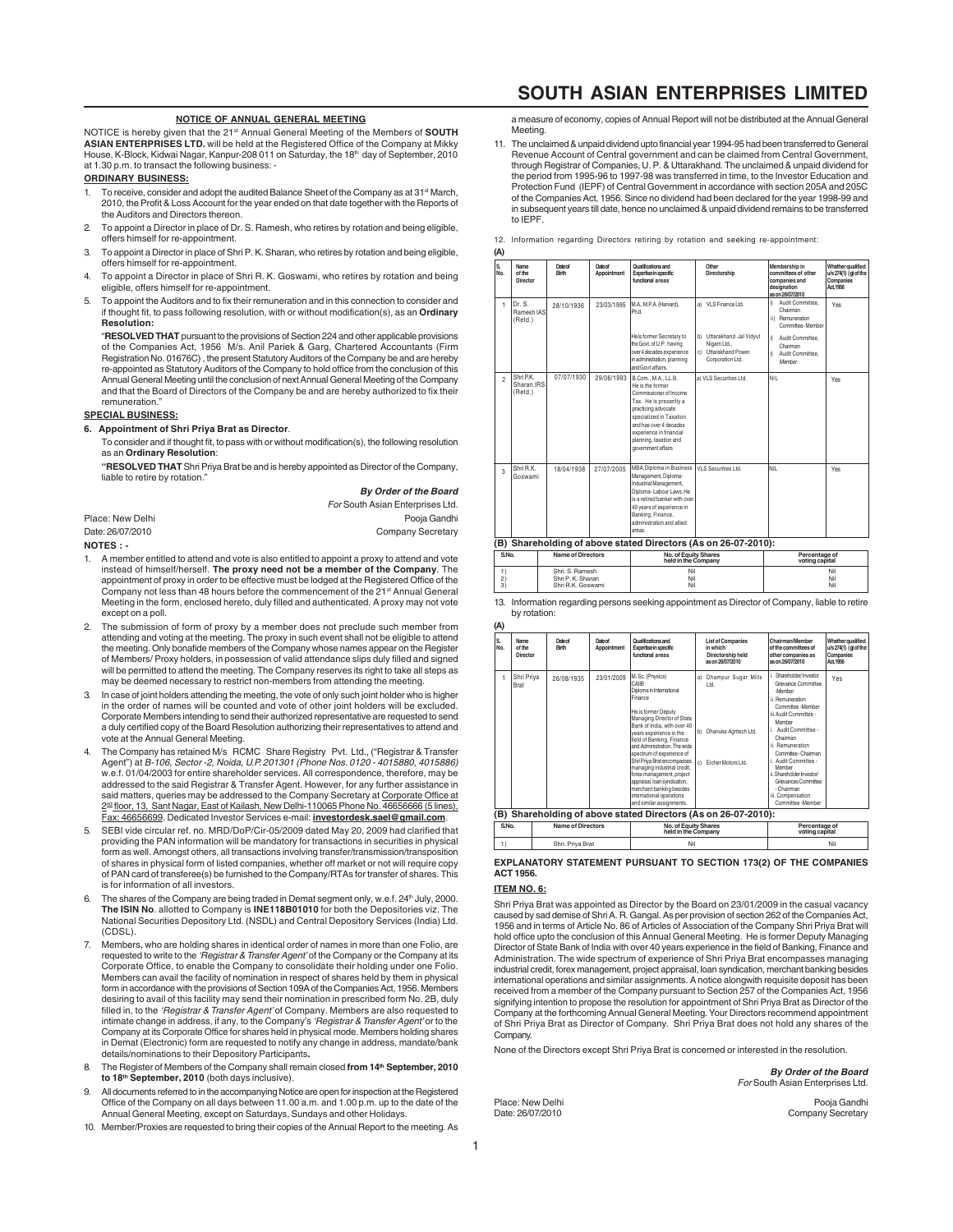# **DIRECTORS' REPORT TO THE MEMBERS**

Your Directors present the Twenty First Annual Report of your Company with the Audited Statement of Accounts for the year ended 31st March, 2010.

| <b>Financial Results</b><br>1.          |                                        | (Rs. in Lacs)                          |  |  |
|-----------------------------------------|----------------------------------------|----------------------------------------|--|--|
|                                         | For the year ended<br>31st March, 2010 | For the year ended<br>31st March, 2009 |  |  |
| Total Income                            | 135.94                                 | 162.85                                 |  |  |
| Less: Total Expenditure                 | 119.08                                 | 125.09                                 |  |  |
| Less : Interest                         | 0.36                                   | 0.00                                   |  |  |
| Gross Profit/(loss)                     | 16.50                                  | 37.76                                  |  |  |
| Less: Depreciation                      | 15.68                                  | 32.92                                  |  |  |
| Less: Provision for taxation (Net)      | 0.74                                   | (5.71)                                 |  |  |
| Other provisions                        | 0.00                                   | (8.15)                                 |  |  |
| Net Profit after tax                    | 0.08                                   | 18.70                                  |  |  |
| Paid up Equity Share Capital            | 399.90                                 | 399.90                                 |  |  |
| (excluding calls in arrears)            |                                        |                                        |  |  |
| Reserves, excluding revaluation reserve | 804.49                                 | 804.41                                 |  |  |
| Earnings per share (Rs.)                | 0.002                                  | 0.47                                   |  |  |

#### **2. Management Discussion and Analysis**

#### **Financial Review**

Your Company recorded a total income of Rs.135.94 lacs during the year under review compared to previous year's figure of Rs. 162.85 lacs. The Company has posted a nominal net profit of Rs. 0.08 lacs as against the profit of Rs. 18.70 lacs in the previous year. The reason for nominal profit is a one time expenditure of Rs 10.69 lacs incurred by the Company during the year under review. The marketing of earthing products and execution of contracts for earthing and lightning protection systems have made a significant contribution in the total revenue of the Company. The Company has made good progress in this segment and incoming years will witness better results as well.

The revenue from amusement parks continued to get the hit apparently due to rising inflation. Although the Indian economy has started looking up, per capita spending on entertainment in the region where amusement parks are located continues to be on lower side. The perception of common man on spending towards entertainment and available disposable income in his hands remains the key factor for revenue generation in amusement industry.

### **Industry Structure and Development**

During the year under review, though there was uptrend in Indian economy the growth has been rather slow in amusement industry at large. Inspite of the growing interest of masses towards Malls and multiplexes the subdued spending outlay on amusement by common man indicates cautionary attitude for this activity. Inspite of such odds outlook for the sector is encouraging with investments being made in the form of theme parks, water parks, family entertainment centers, multiplexes, interactive arcades, food bazaar and sports zones**.** Your Company intends to make the best out of opportunities available vis-à-vis the means at its disposal and the available options are being explored.

#### **Outlook, risks and concerns**

Due to rise in per capita income, the spending on amusement in India has risen as compared to last decade. To retain the attraction of amusement park and increase the footfalls, both disposable income per person and constant innovation whether by inducting new rides or promotional programs etc. are equally important. The increased cost due to need for continuous innovation, maintenance expenditure and the stiff competition from other sources of entertainment have put profit margins of the industry under pressure. Further, imposition of 30% entertainment tax on amusement parks by the government of Uttar Pradesh had obligated the Company to increase entry fee accordingly which has adversely impacted the foot falls. Your Company already operates on thin margins as it needs to constantly upgrade itself by introduction of new features and rides. But the high cost of rides and low revenue inflow from parks pose additional challenge in this regard. Further, due to relatively low per capita income in the regions where your company operate amusement parks, entry costs have to be kept low to keep the parks within the reach of masses that has further stressed the cash flows. Your Company is monitoring the situation closely and is exploring other viable sources of earning. The electrical engineering segment viz. Earthing and lightning protection systems business has responded well as the Company has executed orders to the customers' satisfaction including for some government departments. The power plants, electronics and other hi-tech centers where earthing is significantly important are target customers of Company apart from high rise buildings, hotels and residential units. The management is going full thrust to explore all possible areas in order to establish strong foothold in this arena.

### **Opportunities and threats**

The Company is exposed to normal industry risks attributable to respective segments. In order to meet the challenge of sustaining itself inspite of thinning of margins in amusement segment, the strategy is to focus on increasing the volume of visitors, exploring avenues for diversification and accordingly measures are being initiated/ implemented. In electrical engineering segment, the Company uses the latest technology for earthing and lightning protection installations which are proven to give better results as compared to traditional techniques. However, due to relatively higher cost and lack of awareness about said technology in target clients, there is tough competition. To meet the challenge, the Company aims not only to educate or spread awareness about its product but also secure credentials from its clients about its performance.

#### **Adequacy of Internal Control Systems**

The Company has in place a proper and adequate system of internal control to monitor proper recording of transactions authorized according to policies and procedures laid down by the Company. The Company ensures that all regulatory guidelines are being complied with at all levels.

The Audit Committee reviews the internal control mechanisms periodically.

#### **Segment wise Performance**

The Company's venture of dealing in earthing materials and lightning protection systems in

# **SOUTH ASIAN ENTERPRISES LIMITED**

the electrical engineering segment has been catagorised under the head "Trading" for the purpose of segment reporting in the Annual Accounts for the year under review. Similarly, other income has been catagorised under the head "Others". Segment wise, the entertainment sector generated a revenue of Rs. 39.50 Lacs and the Trading segment's revenue amounted to Rs. 87.28 lacs during the year under review. The other income accounted for Rs. 9.15 lacs. The segment of entertainment incurred a loss of Rs. 35.24 lacs. However, the profit from trading segment of Rs. 27.27 lacs coupled with other segment's profit of Rs. 9.15 lacs culminated into profit before tax of Rs. 0.82 lacs after adjusting for unallocables. Keeping in view the encouraging results from Trading segment, in the current year, your Board is hopeful of better performance.

#### **Human Resource**

The relationship with employees continued to be cordial during the year. The Directors place on record their sincere appreciation to the employees at all levels. In terms of the provisions of Section 217 (2A) of the Companies Act, 1956, read with the Companies (Particulars of Employees) Rules, 1975, as amended, there was no employee during the year drawing remuneration more than the stipulated amount in the said rules. The Company has a team of able and experienced industry professionals. The number of employees on the Company's rolls stood at 37.

#### **Cautionary Statement**

Statement in the "Management Discussion and Analysis" describing the Company's projections, estimates, expectations or predictions may be 'forward looking statements' within the meaning of applicable laws and regulations. Actual results could differ materially from those expressed or implied. Important factors that would make a difference to the Company's operations include changes in government regulations, tax regimes, economic developments within the country and abroad and such other factors.

#### **3. Dividend**

Due to inadequate profit, no dividend is recommended.

#### **4. Directors**

Shri Priya Brat was appointed as Director by the Board on 23/01/2009 in the casual vacancy caused by the sad demise of Shri A. R. Gangal. As per provision of section 262 of the Companies Act, 1956 Shri Priya Brat will hold office upto the date Shri A. R. Gangal would have held it. Accordingly the tenure of Shri Priya Brat will end on conclusion of ensuing Annual General Meeting. The Company has received a notice u/s. 257 of the Companies Act, 1956 from a member alongwith requisitte deposit for proposing the resolution for appointment of Shri Priya Brat as Director of the Company, liable to retire by rotation at the ensuing Annual General Meeting of the Company. The Board recommends appointments of Shri Priya Brat as Dirctor to have his valuable guidance and assistance in conducting the affairs of the Company.

Shri P.K. Sharan, Dr. S. Ramesh and Shri R. K. Goswami - Directors, will retire by rotation at the forthcoming Annual General Meeting and being eligible, offer themselves for reappointment. To enable the Company to obtain their continued valuable direction, guidance and assistance in the conduct of the affairs of your Company, the Board recommends their reappointment.

### **5. Directors' Responsibility Statement**

Pursuant to the provisions of Section 217(2AA) of the Companies Act, 1956 with respect to Directors' Responsibility statement, the Directors hereby state:

- that in the preparation of the annual accounts for the financial year ended 31st March, 2010, the applicable accounting standards have been followed along with proper explanation relating to material departures;
- that they have selected such accounting policies and applied them consistently and made judgments and estimates that are reasonable and prudent, so as to give a true and fair view of the state of affairs of the Company at the end of the financial year and of the profit of the Company for that period;
- c. that they have taken proper and sufficient care for the maintenance of proper accounting records in accordance with the provisions of the Companies Act, 1956 for safeguarding the assets of the Company and for preventing and detecting fraud and other irregularities; and
- that they have prepared the annual accounts for the financial year ended 31<sup>st</sup> March, 2010 on a going concern basis.

#### **6. Corporate Governance and Compliance Certificate**

As the equity shares of the Company are listed with BSE, in terms of clause 49 of the listing agreement with Stock Exchange, compliance report along with the Auditors' Certificate is provided in the Corporate Governance section of this Report as **Annexure -1.** In line with the requirements of clause 49 of listing agreement, the management discussion and analysis is also provided in this Report.

#### **7. Auditors**

The tenure of the Statutory Auditors, M/s. Anil Pariek & Garg, Chartered Accountants, will end at the forthcoming Annual General Meeting scheduled to be held on 18<sup>th</sup> September, 2010. The Company has received a Certificate from the Auditors that they are qualified under Section 224 (1B) of the Companies Act, 1956 to act as the Auditors of the Company, if appointed.

The Audit Committee in its meeting held on 27<sup>th</sup> May, 2010 had recommended the re-appointment of M/s. Anil Pariek & Garg, Chartered Accountants, as Statutory Auditors for the next term. The Board, concurring with the Audit Committee's recommendation, recommends their reappointment as the Statutory Auditors of the Company. The Board may also be authorised to fix their remuneration.

#### **8. Auditors' Report**

The observations made by the Auditors in their report have been adequately dealt with in the relevant Notes on Accounts and need no further comments from the Directors.

### **9. Listing**

The shares of the Company are listed only at the Bombay Stock Exchange, Mumbai. The Company has paid the Annual Listing fees for the financial year 2010-2011 to the said Exchange. **10. Statutory Information**

The information as required under the Companies (Disclosure of Particulars in the Report of Directors) Rules, 1988 with respect to Conservation of Energy and Technology Absorption is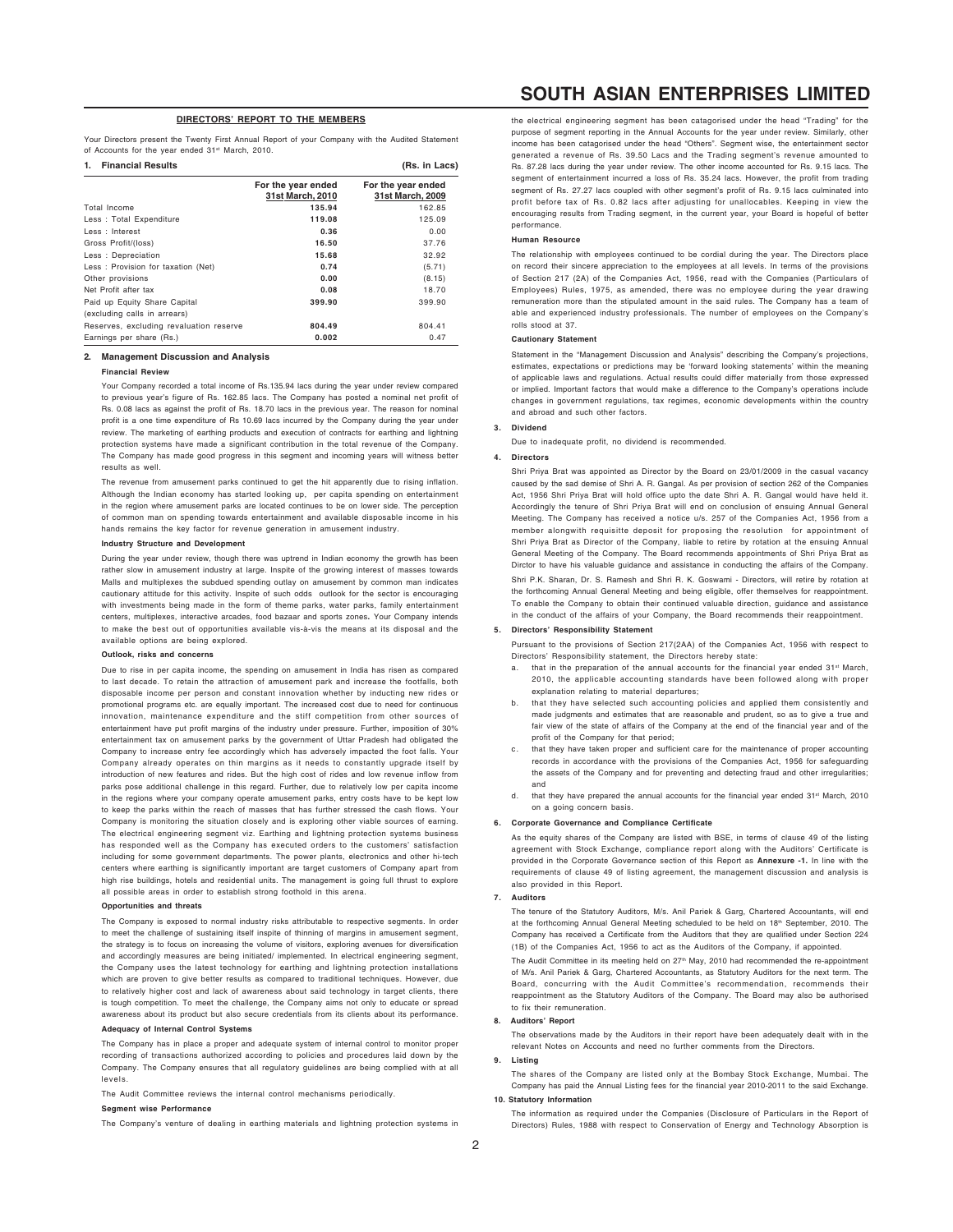#### enclosed as **Annexure-2** and forms part of this report.

# **11. Fixed Deposits**

The Company has not accepted any fixed deposit, during the year under review. Also, the Company has no plans to accept any deposits in future.

# **12. Subsidiary Company**

There being no subsidiary of the Company, no statement pursuant to Section 212 (1)(e) read with sub-section (3) of the said section of the Companies Act, 1956 for the Financial year 2009- 2010 is required to be enclosed.

#### **13. Consolidated Financial Statements**

As stated above, there is no subsidiary of the Company, so there is no need of Consolidation of accounts.

### **14. Group**

Group for inter se transfer of shares under Clause 3 (e) of Securities & Exchange Board of India (Substantial Acquisition of Shares & Takeovers) Regulations, 1997:

| a. Shri M. P. Mehrotra                     |    | b. Dr. (Mrs.) Sushma Mehrotra         |
|--------------------------------------------|----|---------------------------------------|
| c. Shri Somesh Mehrotra                    |    | d. Ms. Divya Mehrotra                 |
| e. Mrs. Sadhana Mehrotra                   |    | f. Ms. Daya Mehrotra                  |
| g. Shri Ramji Mehrotra                     |    | h. Mrs. Sushma Mehrotra               |
| i. VLS Capital Ltd.                        | ι. | Gaurav Overseas Exports Pvt. Ltd.     |
| k. Needle Eye Plastic Industries Pvt. Ltd. | Ι. | Pragati Moulders Ltd.                 |
| m. M. P. Mehrotra (HUF)                    |    | n. VLS Finance Ltd.                   |
| o. VLS Securities Ltd.                     |    | p. VLS Investments Ltd.               |
| g. VLS Asset Management Ltd.               |    | r. VLS Investments INC. Delaware USA. |
| 15. Acknowledgement                        |    |                                       |

Your Directors wish to express their sincere appreciation and gratitude to the Company's bankers, Kanpur Nagar Mahapalika, Ayodhya Faizabad Vikas Pradhikaran, Lucknow Vikas Pradhikaran and all associates of the Company including the clients of trading business for their valuable cooperation and continued support. They are also thankful to you for the trust you have reposed in the Board.

|                  | <b>For and on behalf of the Board of Directors</b> |
|------------------|----------------------------------------------------|
| Date: 26/07/2010 | Dr. B. Venkataraman                                |
| Place: New Delhi | Chairman                                           |
|                  |                                                    |

#### **Annexure-1**

#### **REPORT ON CORPORATE GOVERNANCE**

#### **CORPORATE PHILOSOPHY**

The philosophy of the Company is to enhance the long-term economic value of the Company, its stakeholders and the society at large by adopting better corporate practices in a fair and transparent manner and align the Company's interests with that of its shareholders and other key stakeholders. Your Company respects the right of shareholders to the information on performance of the Company and endeavors to provide detailed information on various issues concerning its business and financial performance. Your Company has been practicing the principles of good Corporate Governance over the years and strives to reward its shareholders to the maximum.

### **1. BOARD OF DIRECTORS**

a) The present strength of the Board is 12 Directors, comprising 1 (One) Promoter Director, 8 (Eight) Independent Directors and 3 (Three) Non-Independent Directors headed by a Non-Executive Chairman who is an independent Director. All the Directors except the Managing Director are Non- Executive. With two third of the Board members being independent Directors, the present constitution of Board adequately complies with requirement of Clause-49 of Listing agreement, which stipulates that at least one third of the Board Members should be independent if the Chairman is Non-Executive director.

| s.<br>No.        | Name of the<br><b>Director</b>                          | <b>Whether Promotor.</b><br><b>Executive or Non-</b><br>Executive/<br>Independent | No. of<br>Board<br><b>Meetings</b><br>attended<br>durina | Whether<br>attended<br><b>AGM held</b><br>o n<br>02/09/2009 | No. of<br>Directorships<br>in other Public<br>Limited<br>Companies | No. of Committee<br>Position held in<br>other Public Limited<br>Company \$ |                         |
|------------------|---------------------------------------------------------|-----------------------------------------------------------------------------------|----------------------------------------------------------|-------------------------------------------------------------|--------------------------------------------------------------------|----------------------------------------------------------------------------|-------------------------|
|                  |                                                         |                                                                                   | 2009-2010                                                |                                                             |                                                                    | Chairman                                                                   | Member                  |
| 1.               | Dr. B. Venkataraman<br>Chairman                         | Non-Executive.<br>Independent                                                     | $\overline{2}$                                           | N <sub>O</sub>                                              | $\overline{2}$                                                     | 1                                                                          | $\overline{a}$          |
| $\mathfrak{D}$   | Shri T.B. Gupta<br>Vice-Chairman &<br>Managing Director | Executive, Non-<br>Independent                                                    | $\Delta$                                                 | NO <sub>1</sub>                                             | 3                                                                  |                                                                            | 1                       |
| 3.               | Shri S.V.S. Juneia                                      | Non-Executive.<br>Independent                                                     | $\Delta$                                                 | N <sub>O</sub>                                              |                                                                    |                                                                            |                         |
| $\overline{4}$ . | Shri P.K. Sharan                                        | Non-Executive.<br>Independent                                                     | $\Delta$                                                 | N <sub>O</sub>                                              | 1                                                                  | ٠                                                                          |                         |
| 5.               | Dr. S. Ramesh                                           | Non-Executive.<br>Independent                                                     | $\overline{4}$                                           | N <sub>O</sub>                                              | $\overline{\mathbf{3}}$                                            | $\overline{2}$                                                             | Ŧ                       |
| 6.               | Shri Priya Brat                                         | Non-Executive.<br>Independent                                                     | $\Delta$                                                 | N.A.                                                        | $\overline{\mathbf{3}}$                                            | $\mathfrak{p}$                                                             | $\overline{\mathbf{3}}$ |
| $\overline{7}$   | Shri R. K. Goswami                                      | Non-Executive.<br>Independent                                                     | $\Delta$                                                 | N <sub>O</sub>                                              | 1                                                                  | ä,                                                                         |                         |
| 8.               | Shri K. K. Soni                                         | Non-Executive.<br>Non-Independent                                                 | 3                                                        | N <sub>O</sub>                                              | $\overline{a}$                                                     |                                                                            | 1                       |
| 9.               | Shri S. C. Agarwal                                      | Non-Executive.<br>Non-Independent                                                 | 1                                                        | <b>YES</b>                                                  | $\overline{2}$                                                     |                                                                            | 1                       |
| 10 <sub>1</sub>  | Shri Gian Vijeshwar                                     | Non-Executive.<br>Independent                                                     | $\theta$                                                 | N <sub>O</sub>                                              | $6\overline{6}$                                                    | 1                                                                          | $\overline{2}$          |
| 11.              | Shri Rakesh Babbar                                      | Non-Executive.<br>Independent                                                     | $\theta$                                                 | N <sub>O</sub>                                              | 5                                                                  | $\Omega$                                                                   | 3                       |
| 12.              | Shri M. P. Mehrotra                                     | Non-Executive.<br>Promoter                                                        | $\overline{\mathbf{3}}$                                  | N <sub>O</sub>                                              | 14                                                                 | $\overline{\mathbf{3}}$                                                    | $\overline{2}$          |

Memberships of only Audit Committee and Shareholders/Investor Grievance Committee have been considered.

None of the directors is member of more than 10 Board-level committees, or a Chairman of more than five such committees, as required under Clause 49 of the listing agreement.

# **SOUTH ASIAN ENTERPRISES LIMITED**

- b) During the year ended on 31/03/2010, 4 (Four) Board Meetings were held with at least one meeting in every quarter i.e., on 29/05/2009, 16/07/2009, 27/10/2009 and 29/01/2010.
- c) The information regarding pecuniary transaction or relationship with the executive Directors has been disclosed in Annual Accounts for the year under review in 'Clause 2 (ii)' under the head "Related Party Disclosure' stated in Notes to Accounts (Schedule 12)."
- d) Information supplied to the Board:
	- The Board has unfettered and complete access to all information within the Company, and to any employee of the Company. The Board of Directors oversees the business conduct and continuously examines its governance practices to protect investor trust and enhance Board's effectiveness. Further, Agenda for Board meetings is circulated well in advance to all the directors and every Board member is free to suggest items for inclusion in the Agenda.

All relevant information including those envisaged in Clause 49 of Listing Agreement was regularly provided to the Board and Committees thereof. The requisite CEO and CFO certification was placed before the Board alongwith the quarterly and the annual accounts for the year under review as required under Clause 41 and Clause 49 respectively of Listing Agreement. The day-to-day affairs of the Company are managed by Shri T.B. Gupta- Vice-Chairman & Managing Director.

| Name of the Directors | Salary        | Perquisites   | Sitting fee | Commissions | Total      |
|-----------------------|---------------|---------------|-------------|-------------|------------|
|                       | $(in$ Rs. $)$ | $(in$ Rs. $)$ | (in Rs.)    | ( in Rs.)   | (in Rs.)   |
| Dr.B. Venkataraman    | N.A.          | N.A.          | 8,000       | N.A.        | 8,000      |
| Shri S. V. S. Juneja  | N.A.          | N.A.          | 16.000      | N.A.        | 16,000     |
| Shri P. K. Sharan     | N.A.          | N.A.          | 24.000      | N.A.        | 24.000     |
| Shri T. B. Gupta      | 2.40.000      | <b>NIL</b>    | <b>NIL</b>  | N.A.        | 2.40.000   |
| Dr. S. Ramesh         | N.A.          | N.A.          | 24.000      | N.A.        | 24.000     |
| Shri Priva Brat       | N.A.          | N.A.          | 16.000      | N.A.        | 16,000     |
| Shri R. K. Goswami    | N.A.          | N.A.          | 24.000      | N.A.        | 24.000     |
| Shri K. K. Soni       | N.A.          | N.A.          | <b>NIL</b>  | N.A.        | <b>NIL</b> |
| Shri S. C. Agarwal    | N.A.          | N.A.          | <b>NIL</b>  | N.A.        | <b>NIL</b> |
| Shri Gian Vijeshwar   | N.A.          | N.A.          | <b>NIL</b>  | N.A.        | <b>NIL</b> |
| Shri Rakesh Babbar    | N.A.          | N.A.          | <b>NIL</b>  | N.A.        | <b>NIL</b> |
| Shri M. P. Mehrotra   | N.A.          | N.A.          | 12.000      | N.A.        | 12.000     |

Statement of Directors' Remuneration paid during the year ended on 31/03/2010 :

# **Notes:**

- i. Currently, the Company does not have any stock option scheme.
- ii. No other remuneration, except sitting fee is paid to Non-Executive Directors.
- Dr. B. Venkataraman (together with spouse) and Shri M. P. Mehrotra held 600 and 6510 equity shares of the Company respectively as on 31.3.2010. No other Director held any shares of the Company on that date.
- iv. The service contract in case of Executive Director is 2 years and 8 months, expiring on 29/09/2011 with notice period of one month. All the Non-Executive Directors are liable to retire by rotation.

**f)** Cod e of Conduct

The Code of Conduct is applicable on all Directors and Senior Management personnel of the Company with certain provision like insider trading restriction are applicable to all employees of Company. The declaration from Managing Director of compliance with the code of conduct by all Board members is appended to and forms part of this report.

#### **Declaration under Clause 49 I (D) for compliance with the Code of Conduct**

As provided under Clause 49 of Listing Agreement with the Stock Exchanges, the Board of Directors and the senior management personnel have confirmed compliance with the code of conduct for the period under review, which ended on 31/03/2010.

| Date: 26/07/2010 | T.B. Gupta                          |
|------------------|-------------------------------------|
| Place: New Delhi | Vice-Chairman and Managing Director |

**g)** Disclosures regarding appointment or re-appointment of Directors Shri P.K. Sharan, Dr. S. Ramesh and Shri R. K. Goswami - Directors will retire by rotation at the forthcoming Annual General Meeting and being eligible have offered themselves for reappointment. The profile of directors proposed to be reappointed at ensuing Annual General Meeting is given in the notes forming part of notice of forthcoming Annual General Meeting.

The term of Shri Priya Brat who was appointed in casual vacancy caused by death of Shri A.R Gangal will end at the conclusion of forthcoming Annual General Meeting and he is proposed to be appointed as Director of the Company, liable to retire by rotation. The relevant information about Shri Priya Brat is given in notes and explanatory statement forming part of notice of forthcoming Annual General Meeting.

# **2. AUDIT COMMITTEE**

#### **a) Composition**

There was no change in constitution of Audit Committee during the year under review. The Audit Committee has Shri P. K. Sharan as Chairman of the Committee with Shri R. K. Goswami, Shri K. K. Soni and Dr. S. Ramesh as the members of the

Committee. Shri P.K. Sharan, IRS (Retd.), is a tax expert, Shri K. K. Soni is qualified Chartered Accountant & Company Secretary and Shri R. K. Goswami is retired banker. They possess rich financial management expertise as envisaged in Clause 49 of listing agreement. Dr. S. Ramesh is a retired IAS officer and has adequate knowledge of financial matters.

#### **b) Terms of reference**

The role, terms of reference, authority and powers of the Audit Committee are in conformity with Clause 49 of the listing agreement read with Section 292A of the Companies Act 1956. The Company Secretary is the Secretary of the Committee. The Statutory Auditor is regularly invited for meetings of Audit Committee. The Internal Auditor, the Chief Executive i.e. the Managing Director and the functional head of Finance department are also invited to its meetings, whenever required. The Board had accepted all the recommendations made by Audit Committee for appropriate implementation during the year under review.

The minutes of Audit committee meetings are regularly placed before the Board.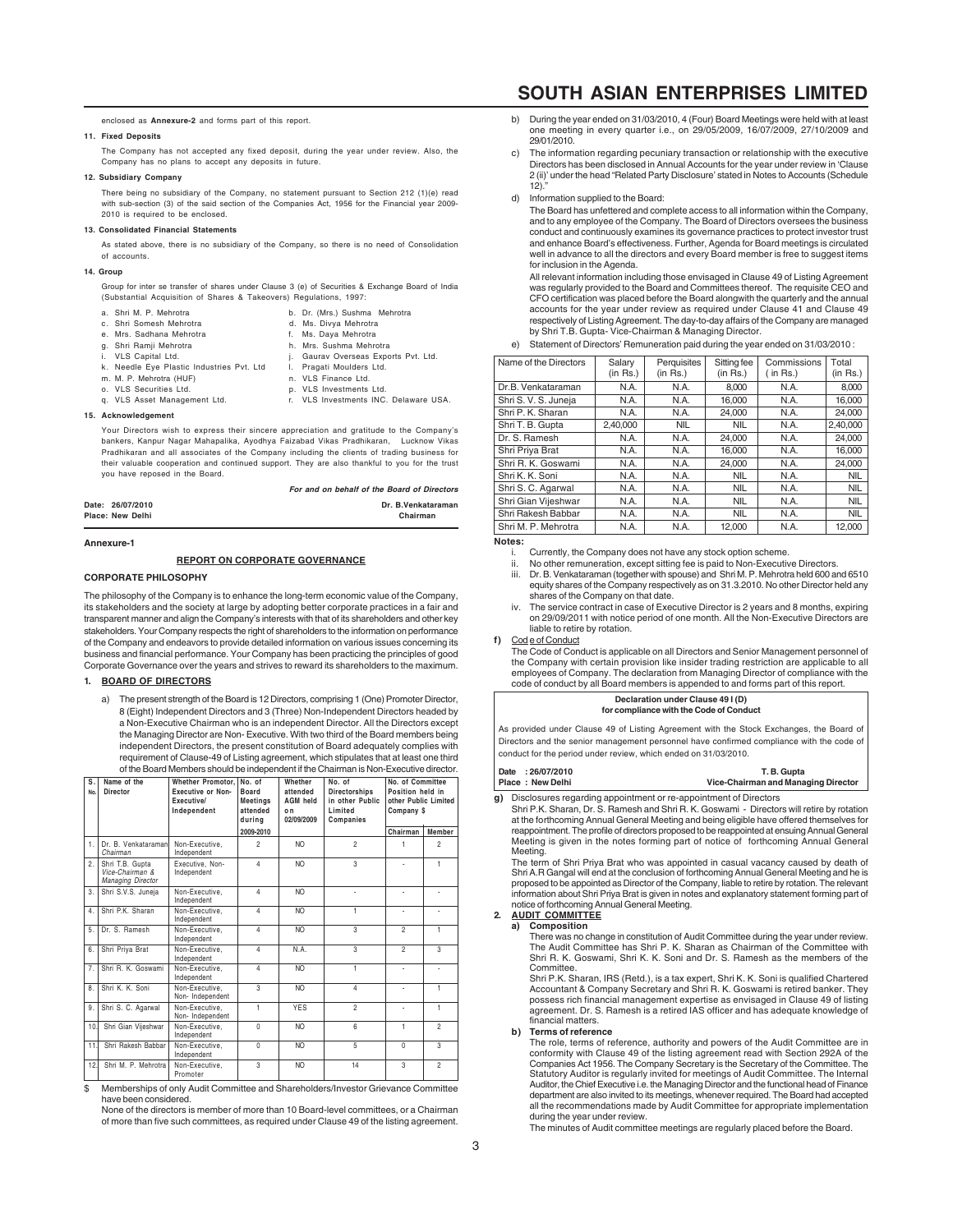#### **c) Meetings and attendance**

During the year ended on 31/03/2010, 4 (Four) Audit Committee Meetings were held on 29/05/2009, 16/07/2009, 27/10/2009 and 29/01/2010. The summary of attendance of members is as under:

| <sup>1</sup> Name            | Shri R.K. Goswami Shri P.K. Sharan I Dr. S. Ramesh   Shri K.K. Soni |  |  |
|------------------------------|---------------------------------------------------------------------|--|--|
| No of Meetings<br>I attended |                                                                     |  |  |

### **3. SHAREHOLDERS/INVESTORS GRIEVANCE COMMITTEE**

### **a) Composition and terms of reference**

The Shareholders/Investors Grievance Committee consists of Shri P.K. Sharan, Chairman of the Committee with Shri S.V.S. Juneja and Shri T.B. Gupta as members. The Committee is vested with the requisite powers and authority in accordance with the requirements of Listing Agreement and apart from approval of share transfer and related aspects, it specifically looks into the redressal of the shareholders and investors' grievances. Ms. Pooja Gandhi - Company Secretary is designated as the Compliance Officer for this purpose and is secretary of committee.

As a step towards providing better services to its shareholders, individual members exercising the authority delegated by the Committee, regularly approve demat requests during the intervening period between two Committee meetings. Thus, the time gap between the demat approvals on an average is less than 15 days. The summary of demat request approved by the members is regularly placed before the Committee. The minutes of Committee meetings are regularly placed before the Board.

#### **b) Meetings and attendance**

During the year ended on 31/03/2010, 8 (Eight), meetings of Shareholders/ Investors Grievance Committee were held i.e. on 24/04/2009, 02/09/2009, 25/09/2009, 27/10/2009, 28/11/2009, 26/12/2009, 29/01/2010 and 25/03/2010. Details of attendance of Members are as under:

| Name                    | Shri P.K. Sharan   Shri S.V. S. Juneja | Shri T. B. Gupta |
|-------------------------|----------------------------------------|------------------|
| No of Meetings attended |                                        |                  |

## **c) Shareholder's Complaints**

The Company received Five complaints during the financial year ended  $31<sup>st</sup> March$ . 2010 that were promptly resolved.

All other communications received through SEBI, Stock Exchange or members during the year, were duly replied and none remained outstanding at the end of the year under report.

| Nature of Complaints**                                            | Received | Redressed |
|-------------------------------------------------------------------|----------|-----------|
| Non-receipt of Dividend                                           |          |           |
| Non-receipt of shares after transfer/transmission                 |          |           |
| Non-receipt of Annual Report                                      |          |           |
| Non-receipt of Name change sticker                                |          |           |
| Non-receipt of share certificate after rejection of Demat request |          |           |
| Processing of Demat request                                       |          |           |
| Total                                                             |          |           |

\*\* For the purpose of reporting here, the complaint received from multiple sources e.g. from SEBI, Stock Exchange etc. are treated as single complaint but a complaint, if sent again by SEBI/ Stock Exchange the same is treated as fresh complaint.

General correspondence e.g. change of address, enquiry on dividend for the year, ISIN No. of the Company etc. have been excluded from above.

#### **4. GENERAL BODY MEETINGS**

#### **a) Details of the last three Annual General Meetings are given below.**

| Financial year ended | Date               | Time | Venue                                                           |
|----------------------|--------------------|------|-----------------------------------------------------------------|
| March 31, 2009       | September 2, 20009 |      | 1.30 p.m.   Mikky House, K-Block<br>Kidwai Nagar, Kanpur (U.P.) |
| March 31, 2008       | September 12, 2008 |      | 1.30 p.m.   Mikky House, K-Block<br>Kidwai Nagar, Kanpur (U.P.) |
| March 31, 2007       | September 24, 2007 |      | 1.30 p.m.   Mikky House, K-Block<br>Kidwai Nagar, Kanpur (U.P.) |

#### **b) Special Resolution passed in previous 3 Annual General Meetings (AGM)**

There were no matters required to be dealt/passed by the Company by special resolution or through postal ballot during the financial years 2007-2008 and 2008-2009. In the year 2006-2007, special resolution was passed in terms of section 149(2A) of the Companies Act, 1956 for commencement of business stated in clause no. 4,5 and 6 of the other objects in the objects clause of Memorandum of Association of Company.

#### **c) Postal Ballots:**

No item was transacted through the process of postal Ballot during the year under review and no item is proposed to be passed through postal ballot in the ensuing Annual General Meeting.

# **5. DISCLOSURES**

#### **a) Related party transactions**

There were no transactions with promoters, Directors and related persons, which were materially significant, having conflict with the interest of Company at large, during the financial year under review. However, in compliance of AS-18, necessary disclosure of related party transaction has been made in Audited Financial Accounts for the year under review under the head "Notes on Accounts".

# **SOUTH ASIAN ENTERPRISES LIMITED**

#### **b) Statutory compliance, penalties, strictures and Legal proceedings**

The Company has complied with all the requirements of Stock Exchanges, SEBI and other statutory authorities on all matters related to capital markets and no penalties or strictures have been imposed on the Company during the last three years.

None of the pending cases in which Company is a party are material in nature, hence not reported here.

### **c) Whistle blower policy**

The company does not have a whistle blower policy at present, but no employee is denied access to the Audit Committee. The existing working setup also provides unfettered approach to management by the employees in reporting any matter envisaged to be covered in the whistle blower policy.

#### **d) Compliance of Non Mandatory requirements**

- The Company does not maintain separate office for the Non- Executive Chairman. However, he may claim reimbursement of expenses incurred for performance of duties as Chairman. No expenses on this account have been claimed during the year under review.
- ii. Remuneration Committee:

The Remuneration Committee was constituted primarily to formulate the remuneration package for managerial personnel including Executive Director for approval of the Board. However, it also discharges such assignments as may be given by the Board from time to time. The Remuneration Committee as on 01/04/2010 had Shri S.V.S. Juneja, Shri P.K. Sharan, Shri R. K. Goswami and Shri S. C. Agarwal with Shri S. V. S. Juneja as Chairman of the Committee. The Company Secretary is secretary designated for the Committee. The constitution of committee conforms to requirement of Clause 49 of listing agreement. No meeting of Remuneration Committee was held the year 2009-2010.

- iii. The periodic results were not sent to every shareholder. However, they have been published in newspapers as prescribed in the listing agreement and were posted on website www.sebiedifar.nic.in in terms of Clause 51 of the Listing Agreement. The operation of the said website has been discontinued by SEBI w.e.f. 01/04/2010 and Clause 51 of the Listing Agreement has been deleted vide SEBI's circular no. CIR/CFD/DCR/3/2010 dated 19/04/2010. The periodic reporting is now being done on www.corpfiling.co.in in terms of clause 52 of the Listing Agreement.
- The Board has so far not adopted Peer group evaluation of Directors and restricting the tenure of Independent Directors to nine years in aggregate. Your Directors being seasoned and highly experienced personalities in their field, keep themselves abreast of latest developments in their area of expertise and in the area of technology, management etc. However, the Directors are also kept abreast of requisite information about business activities of the Company and risks involved therein to enable the Directors to discharge their responsibilities in best possible manner.
- There was no qualification in the Auditor's Report on the Annual Accounts of the Company for the year under review.

# **6. COMMUNICATION TO SHAREHOLDERS**

- The Company publishes un-audited quarterly results in prescribed format and other information in The Pioneer (in English) and Swatantra Bharat (vernacular language).
- b) The Management discussion and analysis forms part of Annual Report for year under review. The Company, however, assumes no responsibility in respect of forward looking statements, which may be amended or modified in future on the basis of subsequent developments or events.
- c) The hoisting of Company's website namely www.sael.co.in is in trial stage. The requisting information under listing agreement will be posted on the website in due course. However, the quarterly/ Annual results of Company and other information as prescribed were posted regularly at www.**sebiedifar.nic.in**, which has been discontinued by SEBI w.e.f. 01/04/2010. The periodic reporting is now being done on www.corpfiling.co.in. Further, disclosures pursuant to the listing agreement are promptly communicated to the Stock Exchanges. The documents filed by the Company with Registrar of Companies can be inspected at MCA's website namely www.mca.gov.in and the Company identification number (CIN) of Company is L91990UP1990PLC011753.
- d) The Company has dedicated an e-mail ID exclusively for redressal of Investor Complaints in compliance of Clause 47 (f) of listing agreement namely investordesk.sael@gmail.com.

# **7. SHAREHOLDERS INFORMATION**

# **a) Annual General Meeting:**

- Date and Time : Saturday, 18<sup>th</sup> September, 2010 at 1.30 p.m.
- **Venue** : Mikky House, K- Block, Kidwai Nagar, Kanpur-208011 (U.P.)
- **Financial Year** : April to March<br> **Date of Book Closure** : From 14/09/20
- From 14/09/2010 to 18/09/2010 (both days inclusive) **- Buy back of shares** : There was no proposal for buy back of shares by the Company,
- during the year under review.
- **Dividend Payment Date** : Not applicable as no dividend has been recommended by the Board.

### **b) Listing at Stock Exchanges:**

The Company's equity shares are listed at The Bombay Stock Exchange Ltd., Mumbai, (Stock Code-526477). Listing fees has been paid up to the financial year 2010-11.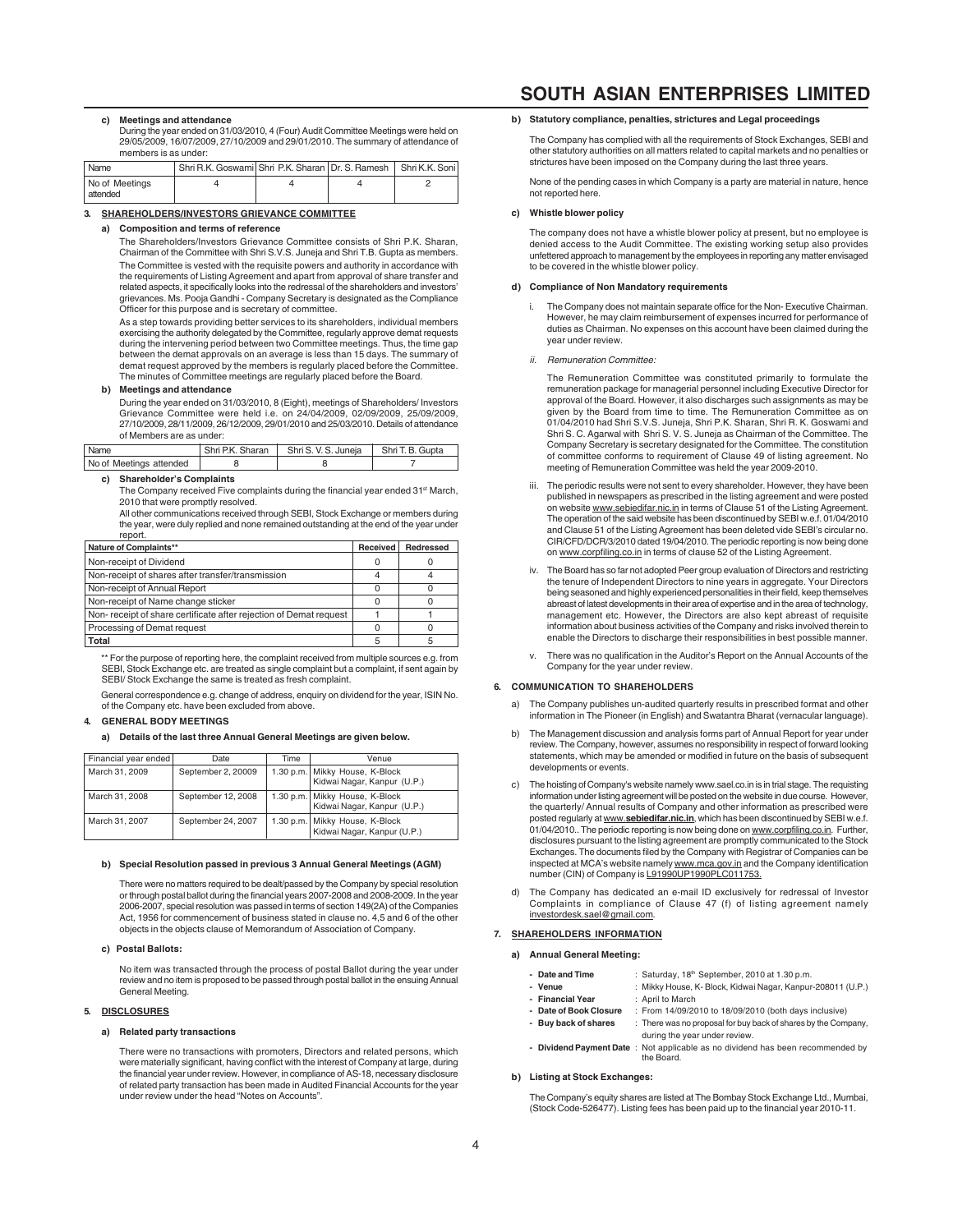| c) Stock Market data related to shares listed in India: (Source: Metastock) |
|-----------------------------------------------------------------------------|
|                                                                             |

|              |       | The Bombay Stock Exchange Ltd. |               |
|--------------|-------|--------------------------------|---------------|
|              |       |                                |               |
| <b>MONTH</b> | High  | Low                            | Volume        |
|              | Rs.   | Rs.                            | No. of shares |
| Apr-09       | 12.59 | 11.37                          | 226           |
| May-09       | 12.51 | 10.82                          | 1838          |
| $Jun-09$     | 13.40 | 8.65                           | 28062         |
| Jul-09       | 12.35 | 9.20                           | 622           |
| Aug-09       | 12.50 | 10.61                          | 7385          |
| $Sep-09$     | 11.20 | 9.15                           | 3916          |
| $Oct-09$     | 10.49 | 8.27                           | 7739          |
| Nov-09       | 10.80 | 7.86                           | 10933         |
| $Dec-09$     | 8.76  | 7.44                           | 15073         |
| $Jan-10$     | 10.73 | 7.27                           | 13336         |
| Feb-10       | 8.40  | 7.00                           | 2164          |
| Mar-10       | 9.18  | 6.39                           | 3440          |
|              |       | <b>TOTAL</b>                   | ロオアウオ         |

## Company's Share Price at BSE-Graphical





### **d) Registrar and Transfer Agents & Investors correspondence**:

The Company has retained M/s. RCMC Share Registry Pvt. Ltd., as its Registrar & Transfer Agents w.e.f. 01/04/2003 for entire shareholder services viz., processing request for transfer, other shareholder services, dematerialisation of holding, providing connectivity services with depositories in compliance with SEBI's circular No.D&CC/ F/TTC/CIR-15/2002 dated 27/12/2002.

For any query relating to transfer/transmission of shares, dematerialisation, change of address etc., please write to M/s. RCMC Share Registry Pvt. Ltd., (the "Registrar") at B-106, Sector -2, Noida U.P. 201301 (Phone Nos. 0120 - 4015880, 4015886).

For any further assistance in said matters, queries may also be addressed to the Company Secretary at the Corporate office of the Company at : 2<sup>nd</sup> Floor, 13, Sant Nagar, East of Kailash, New Delhi-110065 Phone : 46656666 (5 lines), Fax: 46656699.

# **e) Distribution of shareholding as on March 31, 2010.**

| Slab of share   | No. of share |        | Nominal value of |          |
|-----------------|--------------|--------|------------------|----------|
| holdings        | holders      | %age   | shares held      | %age     |
| (No. of shares) |              |        | ( Rs.)           |          |
| 1-500           | 5832         | 96.32  | 7565260.00       | 18.9132  |
| 501-1000        | 121          | 2.00   | 940900.00        | 2.3523   |
| 1001-2000       | 48           | 0.79   | 699700.00        | 1.7493   |
| 2001-3000       | 9            | 0.15   | 231140.00        | 0.5779   |
| 3001-4000       | 9            | 0.15   | 329480.00        | 0.8237   |
| 4001-5000       | 5            | 0.08   | 243160.00        | 0.6079   |
| 5001-10000      | 17           | 0.28   | 1092110.00       | 2.7303   |
| 10001 and above | 14           | 0.23   | 28898250.00      | 72.2456  |
| Total           | 6055         | 100.00 | 40000000.00      | 100,0000 |

# **SOUTH ASIAN ENTERPRISES LIMITED**

|                | According to categories of shareholders as on March 31, 2010 |                         |                  |                               |
|----------------|--------------------------------------------------------------|-------------------------|------------------|-------------------------------|
| Serial<br>No.  | Categories                                                   | No. of<br><b>Shares</b> | Amount<br>In Rs. | Percentage of<br>shareholding |
| 1              | Promoters, Directors and Relatives                           | 2440919                 | 24409190.00      | 61.023                        |
| $\overline{2}$ | <b>Financial Institutions and Banks</b>                      | 200                     | 2000.00          | 0.005                         |
| 3              | Mutual Fund                                                  | $\Omega$                | 0.00             | 0.000                         |
| $\overline{4}$ | <b>Flis</b>                                                  | $\Omega$                | 0.00             | 0.000                         |
| 5              | <b>Corporate Bodies</b>                                      | 334379                  | 3411770.00       | 8.359                         |
| 6              | Indian Public                                                | 1221872                 | 12154180.00      | 30.547                        |
| 7              | <b>Clearing Member</b>                                       | 2630                    | 22860.00         | 0.066                         |
|                | <b>Grand Total</b>                                           | 4000000                 | 40000000.00      | 100.000                       |

## **f) Dematerialisation of Shares and liquidity:**

80.32 % of the total holdings of equity shares have been dematerialized up to 31.03.2010. Trading in Company's shares is permitted only in demat form w.e.f. 24-07-2000.

- **g)** There were no ADRs/GDRs/ Warrants or other convertible instruments outstanding as on 31/03/2010.
- **h)** The Amusement Parks of the Company are located as under:
	- 1. Mikky House, K-Block,Kidwai Nagar, Kanpur-208011 U.P.
	- 2. Gautam Buddha Park, Lucknow -226003, U.P.
	- 3. Naya Ghat, Ayodhya- 224123, U.P.

### **i) Financial Calendar (Tentative)**

| Quarter ending June 30, 2010                                | End of July, 2010     |
|-------------------------------------------------------------|-----------------------|
| Quarter ending September 30, 2010                           | Mid of November, 2010 |
| Quarter ending December 31, 2010                            | Mid of February, 2011 |
| Year ending March 31, 2011 #                                | End of May, 2011      |
| Annual General Meeting for the<br>year ended March 31, 2010 | 18th September, 2010  |

**#** For the quarter ending 31/03/2011 un-audited results may not be published and only audited results will be published, unless decided otherwise.

#### **j) Subsidiary Company**

As already informed in the Annual Report of the Company for the year 2005-2006 the only subsidiary which company had namely South Asian Securities Ltd. is in the process of being struck off from the records of Registrar of Companies, U.P. & Uttarakhand upon the said subsidiary's application for dissolution under 'Simplified Exit Scheme – 2005' of Ministry of Company Affairs, Government of India.

#### **Certificate on Corporate Governance**

As required by Clause 49 of the Listing Agreement, the requisite certificate is annexed hereto. **Annexure-2**

#### **Annexure to Directors' Report**

**Information as per Section 217(1)(e) read with Companies (Disclosure of Particulars in report of Board of Directors) Rules, 1988 and forming part of Directors' Report for the year ended 31st March, 2010. CONSERVATION OF ENERGY**

|    | CONJERVATION OF ENERGI                         |                                             |
|----|------------------------------------------------|---------------------------------------------|
| a) | Energy conservation measure taken              | Nil                                         |
| b) | Proposals under implementation for reduction   |                                             |
|    | in consumption of energy                       | Nil                                         |
|    | <b>TECHNOLOGY ABSORPTION</b>                   |                                             |
| a) | Research and development                       | Nil                                         |
| b) | Technology absorption, adoption and innovation | Nil                                         |
|    | <b>FOREIGN EXCHANGE EARNINGS AND OUTGO</b>     |                                             |
| a) | Foreign Exchange Earned                        | Nil                                         |
| b) | Foreign Exchange Used                          | Nil                                         |
|    |                                                | For and on behalf of the Board of Directors |
|    | Date: 26/07/2010                               | Dr. B. Venkataraman                         |

| _ _ _ _ _ _ _ _ _ _ _ _ _ _ _<br>Place: New Delhi |                    | Chairman |
|---------------------------------------------------|--------------------|----------|
|                                                   | <b>CERTIFICATE</b> |          |

#### **SOUTH ASIAN ENTERPRISES LIMITED**

To **THE MEMBERS OF**

We have examined the compliance of conditions of Corporate Governance by **SOUTH ASIAN ENTERPRISES LIMITED**, for the year ended on March 31, 2010, as stipulated in clause 49 of the

Listing Agreement of the said company with stock exchanges. The compliance of conditions of Corporate Governance is the responsibility of the Management. Our examination was limited to procedures and implementation thereof, adopted by the Company for ensuring the compliance of the conditions of the Corporate Governance. It is neither an audit nor an expression of opinion on the financial statements of the company.

In our opinion and to the best of our information and according to the explanations given to us, we certify that the Company has complied with the conditions of Corporate Governance as stipulated in the abovementioned Listing Agreement.

We further state that such compliance is neither an assurance as to the future viability of the company nor the efficiency or effectiveness with which the management has conducted the affairs of the company.

FOR ANIL PARIEK & GARG CHARTERED ACCOUNTANTS (Firm Regn. No. 01676C)

> H.K.PARIEK PARTNER M. No. 70250

PLACE : KANPUR DATE : 26 JULY 2010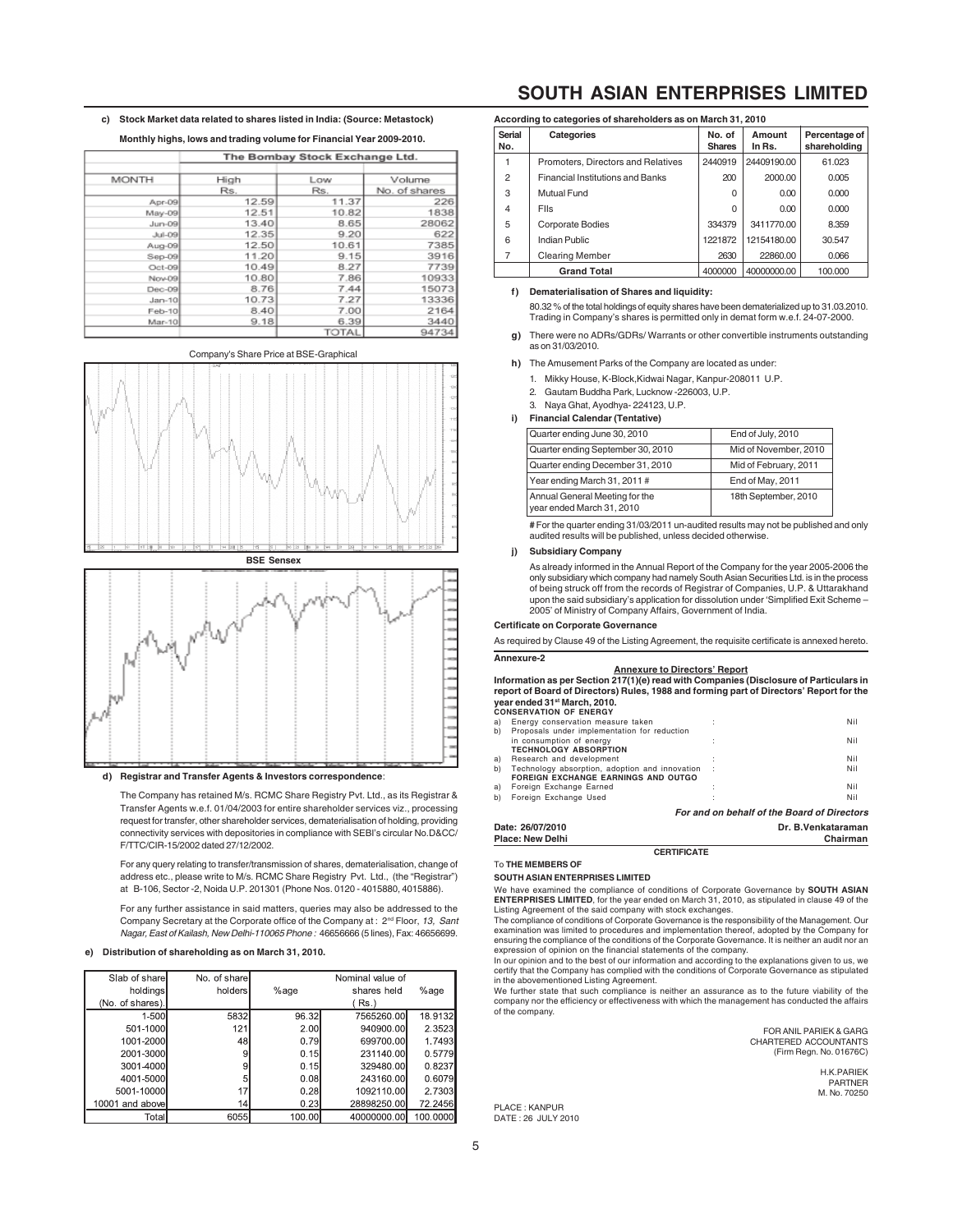# **AUDITORS' REPORT**

#### To, The Members **SOUTH ASIAN ENTERPRISES LIMITED KANPUR**

We have audited the attached Balance Sheet of SOUTH ASIAN ENTERPRISES LIMITED as at 31st MARCH, 2010 and also the Profit and Loss Account and cashflow statement of the Company for the year ended on that date annexed thereto. These financial statements are the responsibility of the Company's Management. Our responsibility is to express an opinion on these financial statements based on our audit.

We conducted our audit in accordance with auditing standards generally accepted in India. Those Standards require that we plan and perform the audit to obtain reasonable assurance about whether the financial statements are free of material misstatement. An audit includes examining, on a test basis, evidence supporting the amounts and disclosures in the financial statements. An audit also includes assessing the accounting principles used and significant estimates made by management, as well as evaluating the overall financial statement presentation. We believe that our audit provides a reasonable basis for our opinion.

- 1. As required by the Companies (Auditor's Report) Order, 2003 as amended by the Companies (Auditor's report)(Amendment) Order, 2004 issued by the Central Government of India in terms of sub-section (4A) of Section 227 of the Companies Act, 1956, we enclosed in the Annexure a statement on the matters specified in paragraphs 4 & 5 of the said order, to the extent applicable to the company.
- 2. Further to our comments in the annexure referred to in paragraph 1 above, we report that:
	- (a) We have obtained all the information and explanations, which to the best of our knowledge and belief were necessary for the purposes of our audit;
	- (b) In our opinion, proper books of account as required by law have been kept by the company so far as appears from our examination of those books;
	- (c) The Balance Sheet, Profit and Loss Account and cash flow statement dealt with by this report are in agreement with the books of accounts;
	- (d) In our opinion, the Balance Sheet, Profit & Loss Account and cash flow statement dealt with by this report comply with the Accounting Standards referred to in sub-section (3C) of section 211 of the Companies Act, 1956;
	- (e) On the basis of written representations received from the directors, as on 31st March, 2010 and taken on record by the Board of Directors, we report that none of the directors is disqualified as on 31st March, 2010 from being appointed as a director in terms of clause (g) of subsection (1) of section 274 of the Companies Act, 1956;
	- (f) In our opinion and to the best of our information and according to the explanations given to us, the said accounts read together with significant accounting policies and other notes appearing thereon, give the information required by the Companies Act, 1956, in the manner so required and give a true and fair view in conformity the accounting principles generally accepted in India :
		- (i) in the case of the Balance Sheet of the state of affairs of the Company as at 31st March, 2010;
		- (ii) In the case of the Profit and Loss account of the profit of the Company for the year ended on that date, and
		- (iii) in the case of the Cash Flow Statement, of the cash flows for the year ended on that date.

**FOR ANIL PARIEK AND GARG CHARTERED ACCOUNTANTS (F.R.No. 01676C)**

### **PLACE : NEW DELHI (H.K. PARIEK) DATE : 27.05.2010 PARTNER**

 **M.No. 70250**

# **ANNEXURE TO THE AUDITORS' REPORT**

# **REFERRED TO IN PARAGRAPH (1) OF OUR REPORT OF EVEN DATE**

- 1. (a) The Company has maintained proper records showing full particulars including quantitative details and situation of fixed assets.
	- (b) The company has a regular programme of physical verification of fixed assets which, in our opinion, is reasonable having regard to the size of the Company and the nature of its assets. In accordance with this programme, certain fixed assets were physically verified by the management during the year and we are informed that no material discrepancies were noticed on such verification.
	- (c) In our opinion and according to the information and explanations given to us, the Company has not disposed off substantial part of fixed assets having effect on going concern
- 2. (a) The Inventories have been physically verified during the year by the management. In our opinion, the frequency of physical verification is reasonable.
	- (b) In our opinion and according to the information and explanations given

# **SOUTH ASIAN ENTERPRISES LIMITED**

to us, the procedure of physical verification of inventories followed by the management were found reasonable and adequate in relation to the size of the company and the nature of its business.

- (c) In our opinion and according to information and explanation given to us, the company has maintained proper records of its inventories. The discrepancies noticed on verification between the physical stocks and book records were material in relation to the company, have been properly dealt with in the books of accounts.
- 3. The Company has neither granted nor taken any loans, secured or unsecured, to/from companies, firms or other parties covered in the register maintained under section 301 of the Act.
- 4. In our opinion and according to the information and explanations given to us, the company has an adequate internal control system commensurate with the size of the Company and the nature of its business, for the purchase of inventory, fixed assets and for the sale of goods and services. During the course of our Audit, no major weakness has been noticed in the internal control system in respect of these areas.
- 5. (a) In our opinion and according to the information and explanations given to us, the particulars of contracts or arrangements that need to be entered into the register in pursuance of Section 301 of the Act, have been so entered.
	- (b) In our opinion and according to the information and explanations given to us, the transactions made in pursuance of such contracts or arrangements and exceeding the value of Rupee Five Lakhs in respect of any party during the year have been made at prices which are reasonable having regard to the prevailing market prices at the relevant time.
- 6. The company has not accepted any deposits from the public during the year within the meaning of section 58A & 58AA or any other relevant provisions of the Companies Act, 1956 and the rules framed there under.
- 7. In our opinion, the company has an internal audit system, commensurate with its size and nature of its business.
- 8. In our opinion and according to the information and explanation given to us, maintenance of cost records as prescribed by the Central Govt. under section 209 (1) (d) of the Act, is not required as the Company is not in the manufacturing activity.
- 9. (a) The company is regular in depositing undisputed statutory dues like provident fund, investor education state insurance, income-tax, sales tax, wealth tax, service tax, custom duty, excise duty, cess and any other statutory dues with the appropriate authorities. There were no outstanding dues for a period exceeding six months against any undisputed statutory dues as on 31.03.2010.
	- (b) According to information and explanations given to us, there are no dues of income tax, sales tax, wealth tax, service tax, custom duty, excise duty and cess which have not been deposited on account of any dispute.
- 10. The Company neither have any accumulated losses as at the end of the year nor incurred any cash losses during the current financial year, or in the immediately preceding Financial Year.
- 11. According to the information and explanations given to us, the Company has not granted any loans or advances on the basis of securities by way of pledge of shares, debentures or other securities.
- 12. The company has maintained proper records for investments made in shares, securities, debentures and other investments and timely entries have been made therein. The shares, securities, debentures and the other investments have been held by the company in its own name except to the extents of exemption granted under section 49 of the Act. However, some of the investments made in shares are under process for transfer in the name of the Company.
- 13. In our opinion and according to the information and explanations given to us, the Company has not given any Guarantee for loans taken by others from Banks or Financial Institutions.
- 14. The Company has not raised any Term Loan during the year.
- 15. According to the records examined by us and the information and explanations given to us and on an overall examination of the Balance Sheet of the Company, we report that no funds raised on short-term basis have been used for long-term investment.
- 16. To the best of our knowledge and information and explanations given to us, no fraud on or by the company has been noticed or reported during the year.
- 17. The provisions of clauses Nos. 4 (xi), (xiii), (xviii), (xix) and (xx) of paragraph 4 of the Companies (Auditors' Report) (Amendment) Order, 2004 are not applicable to the company for the current year.

**FOR ANIL PARIEK AND GARG CHARTERED ACCOUNTANTS (F.R.No. 01676C)**

**PLACE : NEW DELHI (H.K. PARIEK) DATE : 27.05.2010** 

**M.No. 70250**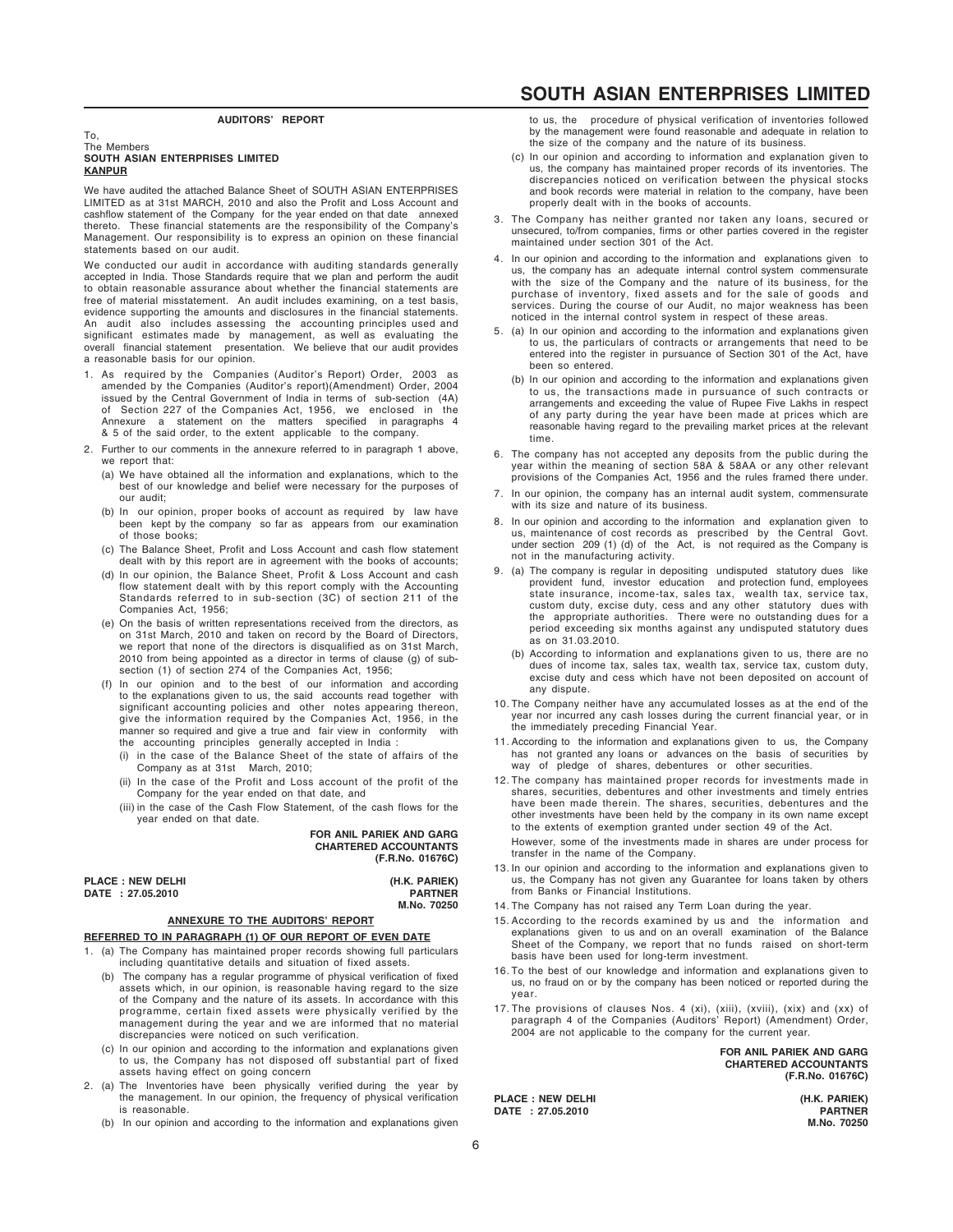# **BALANCE SHEET AS AT 31st MARCH, 2010**

|                        |                                                                                 |                                                           |                                 |                         | (Amount in Rupees)        |
|------------------------|---------------------------------------------------------------------------------|-----------------------------------------------------------|---------------------------------|-------------------------|---------------------------|
|                        |                                                                                 |                                                           | Schedule<br>No.                 | As at<br>31 March, 2010 | As at<br>31st March, 2009 |
| ı.                     | <b>SOURCES OF FUNDS</b>                                                         |                                                           |                                 |                         |                           |
|                        | Share Holders' Funds<br>1.                                                      |                                                           |                                 |                         |                           |
|                        | <b>Share Capital</b><br>a)                                                      |                                                           | 1                               | 3,99,90,500             | 3,99,90,500               |
|                        | b) Reserves & Surplus                                                           |                                                           | $\overline{c}$                  | 8,04,49,351             | 8,04,41,038               |
|                        | 2<br>Secured Loans<br>3<br>Deferred Tax Liability (Net)                         |                                                           | 3                               | 9,85,842<br>23,01,676   | 26,22,536                 |
|                        |                                                                                 |                                                           |                                 |                         |                           |
| Ш.                     | <b>APPLICATION OF FUNDS</b>                                                     | <b>TOTAL</b>                                              |                                 | 12,37,27,369            | 12,30,54,074              |
|                        | <b>Fixed assets</b><br>1.                                                       |                                                           |                                 |                         |                           |
|                        | (a) Gross Block                                                                 |                                                           | 4                               | 8,94,15,350             | 9,10,87,044               |
|                        | (b) Less: Depreciation and Impairment                                           |                                                           |                                 | 7,89,00,387             | 7,89,54,100               |
|                        | (c) Net Block                                                                   |                                                           |                                 | 1,05,14,963             | 1,21,32,944               |
|                        | Investments<br>2.                                                               |                                                           | 5                               | 9,98,42,506             | 9,98,42,506               |
|                        | 3.<br>Current Assets, Loans & Advances                                          |                                                           | 6                               |                         |                           |
|                        | Inventories<br>a)                                                               |                                                           |                                 | 46,63,234               | 22,27,312                 |
|                        | b)<br><b>Sundry Debtors</b>                                                     |                                                           |                                 | 20,48,384               | 6,31,151                  |
|                        | Cash & Bank Balances<br>C)                                                      |                                                           |                                 | 98,07,844               | 3,45,641                  |
|                        | Loans & Advances<br>d)                                                          |                                                           |                                 | 16,07,147               | 1,20,37,218               |
|                        |                                                                                 |                                                           |                                 | 1,81,26,609             | 1,52,41,322               |
|                        | Less: Current Liabilities & Provisions                                          |                                                           | $\overline{7}$                  | 47,56,709               | 41,62,698                 |
|                        | <b>Net Current Assets</b>                                                       |                                                           |                                 | 1,33,69,900             | 1,10,78,624               |
|                        |                                                                                 | <b>TOTAL</b>                                              |                                 | 12,37,27,369            | 12,30,54,074              |
|                        | <b>Notes on Accounts</b>                                                        |                                                           | 12                              |                         |                           |
|                        | As per our report of even date<br>For Anil Pariek and Garg                      | For and on behalf of the Board                            |                                 |                         |                           |
|                        | <b>Chartered Accountants</b>                                                    |                                                           |                                 |                         |                           |
|                        | (Firm Regn. No. 01676C)                                                         |                                                           |                                 |                         |                           |
| H.K. Pariek<br>Partner | T. B. Gupta<br><b>Managing Director</b>                                         | P.K. Sharan<br>Director                                   | S.C. Agarwal<br><b>Director</b> |                         |                           |
| M.No. 70250            |                                                                                 |                                                           |                                 |                         |                           |
|                        | Place: New Delhi                                                                |                                                           |                                 |                         | Pooja Gandhi              |
|                        | Date: 27/05/2010                                                                |                                                           |                                 |                         | Company Secretary         |
|                        |                                                                                 | PROFIT & LOSS ACCOUNT FOR THE YEAR ENDED 31st MARCH, 2010 |                                 |                         |                           |
|                        |                                                                                 |                                                           |                                 |                         | (Amount in Rupees)        |
|                        |                                                                                 |                                                           | Schedule                        |                         |                           |
| <b>INCOME</b>          |                                                                                 |                                                           |                                 | For the year ended      | for the year ended        |
|                        |                                                                                 |                                                           | No.                             | 31st March, 2010        | 31st March, 2009          |
|                        |                                                                                 |                                                           |                                 |                         |                           |
|                        | Park Receipts<br>Sale of Traded Goods                                           |                                                           |                                 | 39,50,271<br>84,25,141  | 41,96,869<br>27,06,847    |
|                        | Other Income                                                                    |                                                           | 8                               | 12,18,335               | 5,40,441                  |
|                        | <b>Bad Debts Recovery</b>                                                       |                                                           |                                 |                         | 88,40,495                 |
|                        |                                                                                 |                                                           | Total                           | 1,35,93,747             | 1,62,84,652               |
|                        | <b>EXPENDITURE</b>                                                              |                                                           |                                 |                         |                           |
|                        | <b>Employee's Cost</b>                                                          |                                                           | 9                               | 19,61,684               | 22,47,048                 |
|                        | Operating & Other Expenses<br><b>Purchase of Trading Materials</b>              |                                                           | 10                              | 49,19,784<br>74,61,712  | 98,92,368<br>17,99,322    |
|                        | (Increase)/ Decrease in Stock                                                   |                                                           | 11                              | (2,435,922)             | (1,689,764)               |
|                        | Depreciation and Impairment                                                     |                                                           | 4                               | 15,68,184               | 32,92,412                 |
|                        | Interest other than on fixed loans<br>Provision for Bad and Doubtful Debts      |                                                           |                                 | 35,852                  | 2,60,000                  |
|                        |                                                                                 |                                                           | Total                           | 1,35,11,294             | 1,58,01,386               |
|                        | <b>PROFIT/ (LOSS) BEFORE TAX AND PRIOR PERIOD ITEMS</b>                         |                                                           |                                 | 82,453                  | 4,83,266                  |
|                        |                                                                                 |                                                           |                                 |                         |                           |
|                        | Add/ (Less): Provision for Taxation- Deferred                                   |                                                           |                                 | 3,20,860                | 6,45,828                  |
|                        | Add/ (Less): Provision for Taxation- Current<br>Add/ (Less): Fringe Benefit Tax |                                                           |                                 | (395,000)               | (49,663)<br>(24, 750)     |
|                        | PROFIT/ (LOSS) AFTER TAX AND BEFORE PRIOR PERIOD ITEM                           |                                                           |                                 | 8,313                   | 10,54,681                 |
|                        |                                                                                 |                                                           |                                 |                         |                           |
|                        | Add/ (Less): Prior Period Item                                                  |                                                           |                                 |                         | 8,15,442                  |
|                        | <b>PROFIT/ (LOSS) AFTER TAX</b>                                                 |                                                           |                                 | 8,313                   | 18,70,123                 |
|                        | Surplus b/fd. From previous year                                                |                                                           |                                 | 18,70,123               |                           |
|                        | <b>SURPLUS CARRIED TO BALANCE SHEET</b>                                         |                                                           |                                 | 18,78,436               | 18,70,123                 |
|                        | Earning Per Share (Basic and Diluted)<br><b>Notes to Accounts</b>               |                                                           | 12                              | 0.00                    | 0.47                      |

Chartered Accountants (Firm Regn. No. 01676C)

H.K. Pariek<br>Partner<br>M.No. 70250

Place: New Delhi<br>Date: 27/05/2010

**H.K. Pariek T. B. Gupta P.K. Sharan S.C. Agarwal** Partner Managing Director Director Director

Pooja Gandhi<br>Company Secretary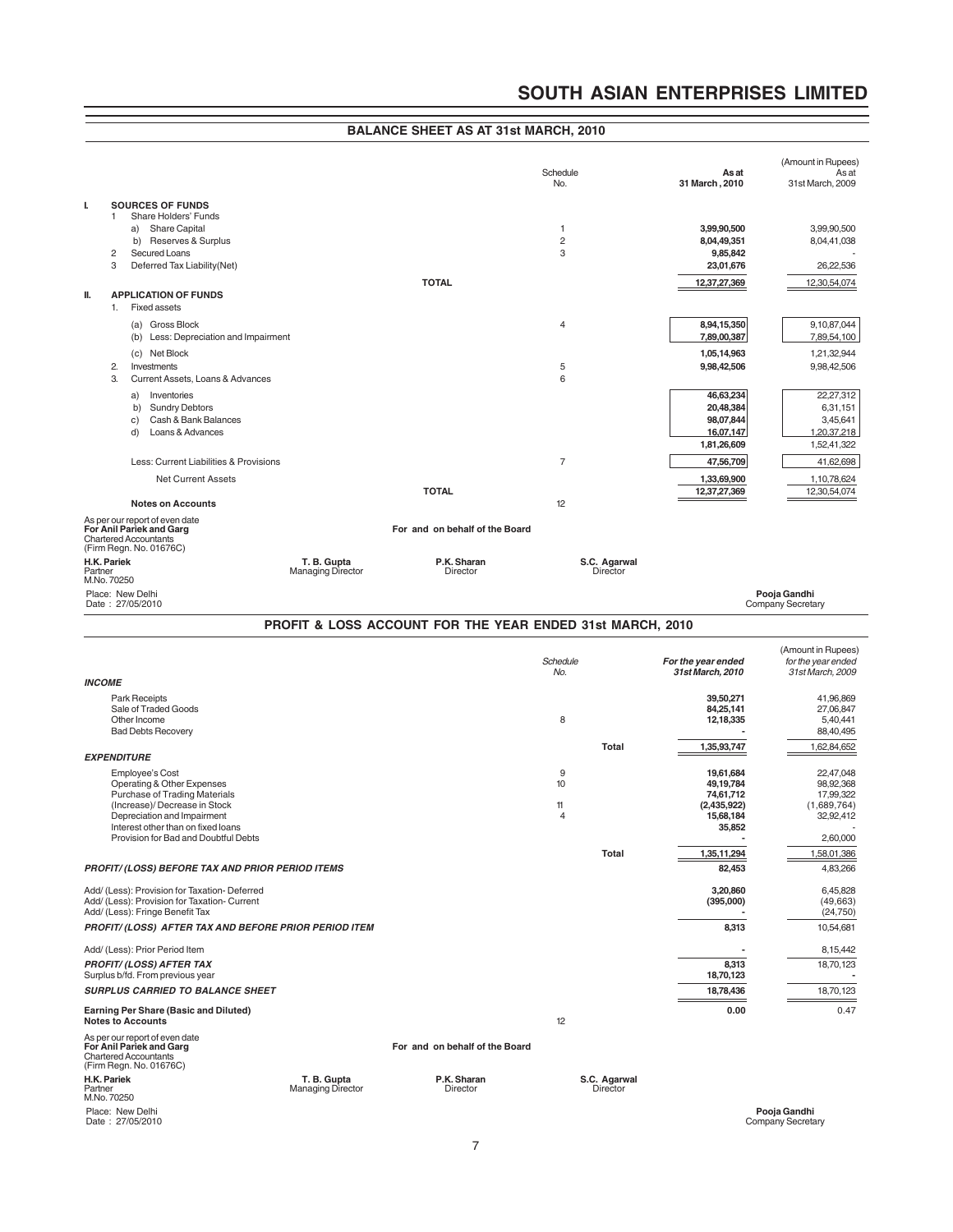|    |                                                                                          | <b>SCHEDULES TO BALANCE SHEET</b> |                           |                           |
|----|------------------------------------------------------------------------------------------|-----------------------------------|---------------------------|---------------------------|
|    |                                                                                          |                                   |                           | (Amount in Rs.)           |
|    |                                                                                          |                                   | As at<br>31st March. 2010 | As at<br>31st March, 2009 |
|    | <b>SCHEDULE 1 SHARE CAPITAL</b>                                                          |                                   |                           |                           |
|    | <b>AUTHORISED CAPITAL</b>                                                                |                                   |                           |                           |
|    | 50,00,000 Equity Shares of Rs.10/- each                                                  |                                   | 5,00,00,000               | 5,00,00,000               |
|    | <b>ISSUED. SUBSCRIBED &amp; CALLED UP CAPITAL</b>                                        |                                   |                           |                           |
|    | 40,00,000 Equity Shares of Rs. 10/- each                                                 |                                   | 4,00,00,000               | 4,00,00,000               |
|    | <b>PAID-UP CAPITAL</b><br>40,00,000 Equity Shares of Rs. 10/- each fully paid up in cash |                                   | 4,00,00,000               | 4,00,00,000               |
|    | Less: Calls unpaid                                                                       |                                   | 9,500                     | 9,500                     |
|    |                                                                                          |                                   | 3,99,90,500               | 3,99,90,500               |
|    | <b>SCHEDULE 2 RESERVES &amp; SURPLUS</b>                                                 |                                   |                           |                           |
| a) | <b>SECURITIES PREMIUM ACCOUNT</b>                                                        |                                   |                           |                           |
|    | As per last Balance Sheet                                                                |                                   | 6,00,00,000               | 6,00,00,000               |
|    | Less : Calls Unpaid                                                                      |                                   | 28,500                    | 28,500                    |
|    |                                                                                          |                                   | 5,99,71,500               | 5,99,71,500               |
| b) | <b>GENERAL RESERVE</b>                                                                   |                                   |                           |                           |
|    | As per last Balance Sheet                                                                |                                   | 1,85,99,415               | 1,85,99,415               |
|    |                                                                                          | Total (b)                         | 1,85,99,415               | 1,85,99,415               |
| c) | <b>PROFIT &amp; LOSS A/C</b>                                                             |                                   |                           |                           |
|    | Surplus as per account<br>Add: Transfer From Profit & Loss Account                       |                                   | 18,70,123<br>8,313        | 18,70,123                 |
|    |                                                                                          |                                   | 18,78,436                 | 18,70,123                 |
|    |                                                                                          |                                   |                           |                           |
|    |                                                                                          | Total $(a) + (b) + (c)$           | 8,04,49,351               | 8,04,41,038               |
|    | <b>SCHEDULE 3 SECURED LOANS</b><br><b>Credit Limit from Bank</b>                         |                                   | 985,842                   |                           |
|    | (Secured against pledge of fixed deposit)                                                |                                   | 9,85,842                  |                           |
|    |                                                                                          |                                   |                           |                           |
|    | <b>SCHEDULE 4: FIXED ASSETS</b>                                                          |                                   |                           |                           |

|                        |                                                       | <b>Gross Block</b>         |                                         |                     | Impairment         |                    | Depreciation        |                          |                 | <b>Net Block</b>         |                     |                                |             |
|------------------------|-------------------------------------------------------|----------------------------|-----------------------------------------|---------------------|--------------------|--------------------|---------------------|--------------------------|-----------------|--------------------------|---------------------|--------------------------------|-------------|
| <b>Particulars</b>     | Opening<br><b>Balanceas</b><br>on 01.04.2009 the year | <b>Additions</b><br>Durina | <b>Deductions</b><br>during the<br>year | As at<br>31.03.2010 | Upto<br>31.03.2009 | For<br>the<br>year | As at<br>31.03.2010 | Upto<br>$01 - 04 - 2009$ | For the<br>year | Adjust-<br>ments         | As at<br>31.03.2010 | As at<br>31.03.2010 31.03.2009 | As at       |
| A. Assets for own use  |                                                       |                            |                                         |                     |                    |                    |                     |                          |                 |                          |                     |                                |             |
| Building               | 85.79.133                                             | $\overline{\phantom{a}}$   |                                         | 85,79,133           |                    |                    |                     | 41.79.148                | 2.74.342        | $\overline{\phantom{a}}$ | 44.53.490           | 41,25,643                      | 43.99.985   |
| Plant & Machinery      | 3,08,04,812                                           |                            | 1.689.179                               | 2,91,15,633         | 15, 18, 524        |                    | 15,18,524           | 2.16.83.081              | 12,63,946       | 1.621.897                | 2,13,25,130         | 62,71,979                      | 76,03,207   |
| Vehicles               | 48.490                                                | 2,810                      | $\sim$                                  | 51.300              |                    |                    |                     | 46.067                   | 2,809           | $\overline{\phantom{a}}$ | 48.876              | 2.424                          | 2,423       |
| Furniture & Fixtures & |                                                       |                            |                                         |                     |                    |                    |                     |                          |                 |                          |                     |                                |             |
| Office Equipments      | 11.25.409                                             | 14.675                     | $\sim$                                  | 11.40.084           | $\sim$             |                    |                     | 10.26.449                | 20.642          | $\overline{\phantom{a}}$ | 10.47.091           | 92.993                         | 98,960      |
| <b>Computers</b>       | 93.240                                                |                            |                                         | 93.240              |                    |                    |                     | 64.871                   | 6,445           |                          | 71.316              | 21.924                         | 28.369      |
| B. Assets on Lease     |                                                       |                            |                                         |                     |                    |                    |                     |                          |                 |                          |                     |                                |             |
| Plant & Machinery      | 5,04,35,960                                           |                            |                                         | 5,04,35,960         |                    |                    |                     | 5,04,35,960              |                 |                          | 5,04,35,960         |                                |             |
| Total                  | 9,10,87,044                                           | 17.485                     | 1.689.179                               | 8,94,15,350         | 15,18,524          |                    | 15.18.524           | 7.74.35.576              | 15.68.184       | 1.621.897                |                     | 7,73,81,863 1,05,14,963        | 1,21,32,944 |
| Previous Year          | 9.10.82.384                                           | 4.660                      |                                         | 9.10.87.044         | 1,518,524          |                    |                     | 7.56.61.688              | 17.79.440       | 5.552                    |                     | 7.74.35.576 1.21.32.944        | 1,54,20,696 |

# **SCHEDULE 5: INVESTMENTS (LONG - TERM)**

|    |                                                                                                                                                    |                                 |                                        |                                                      |                                 |                                        | <b>Book Value</b>                      |
|----|----------------------------------------------------------------------------------------------------------------------------------------------------|---------------------------------|----------------------------------------|------------------------------------------------------|---------------------------------|----------------------------------------|----------------------------------------|
|    | <b>PARTICULARS</b>                                                                                                                                 | As on<br>01.04.2009<br>(Nos.)   | Purchased<br>during the year<br>(Nos.) | Sold /Adjusted<br>during the year<br>(Nos.)          | As on<br>31.03.2010<br>(Nos.)   | As at<br>31.03.2010<br>(Rs.)           | As at<br>31.03.2009<br>(Rs.)           |
|    | Non Trade Investments (At Cost)                                                                                                                    |                                 |                                        |                                                      |                                 |                                        |                                        |
|    | Quoted Investments                                                                                                                                 |                                 |                                        |                                                      |                                 |                                        |                                        |
| A) | Equity Share of Rs.10 each<br>(fully paid up unless otherwise stated)<br>i)<br>Bank of Baroda                                                      |                                 |                                        |                                                      |                                 | 251                                    | 251                                    |
|    | <b>Unquoted Investments</b>                                                                                                                        |                                 |                                        |                                                      |                                 |                                        |                                        |
| A) | Equity Share of Rs.10 each (fully paid up)<br>Indhra Dhan Agro Products Ltd.<br>i)<br>Hotline Electronics Ltd.<br>ii)<br>iii)<br>VLS Capital Ltd.  | 5,000<br>15,00,000<br>10,00,000 |                                        | $\overline{\phantom{a}}$<br>$\overline{\phantom{a}}$ | 5,000<br>15,00,000<br>10.00.000 | 5,00,000<br>1,50,00,000<br>6,00,00,000 | 5,00,000<br>1,50,00,000<br>6,00,00,000 |
| B) | Equity Share of Rs.100 each (fully paid up)                                                                                                        |                                 |                                        |                                                      |                                 |                                        |                                        |
|    | Alok Fintrade (P) Ltd.<br>i)<br><b>Investment in Real Estate</b>                                                                                   | 35,000                          |                                        |                                                      | 35,000                          | 35,00,000<br>2,08,42,255               | 35,00,000<br>2,08,42,255               |
|    | Total                                                                                                                                              |                                 |                                        |                                                      |                                 | 9,98,42,506                            | 9,98,42,506                            |
|    | NOTE : Aggregate value of Quoted Investments<br>: Book Value Rs. 251/- (Previous Year-251/-)<br>: Market Value Rs. 639.25/- (Previous Year- 219/-) |                                 |                                        |                                                      |                                 |                                        |                                        |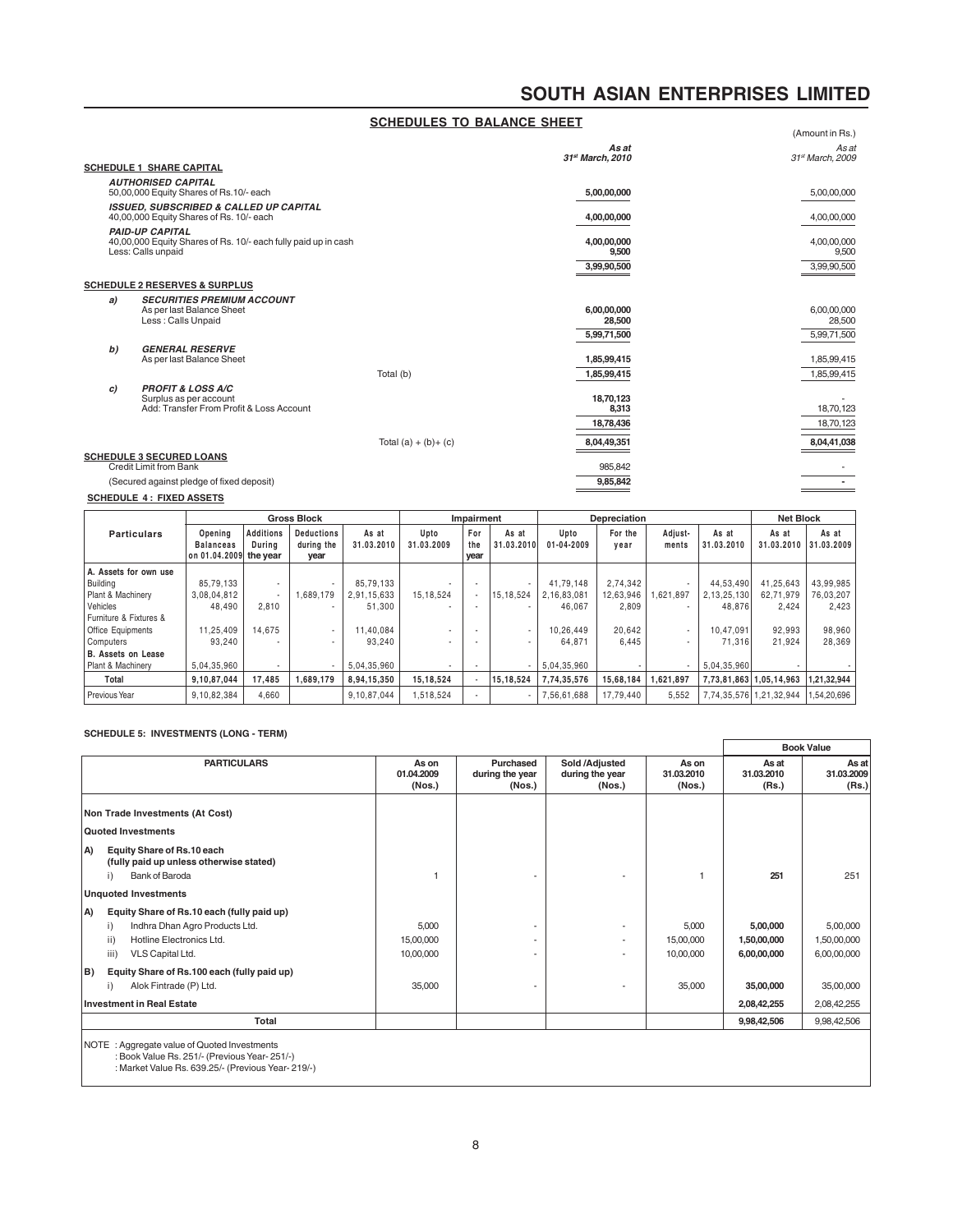| As at 31st March, 2010 |             | (Amount in Rs.)<br>As at 31st March, 2009 |
|------------------------|-------------|-------------------------------------------|
|                        |             |                                           |
|                        |             |                                           |
|                        |             |                                           |
|                        | 9,01,312    |                                           |
|                        | 13,26,000   |                                           |
| 46,63,234              |             | 22,27,312                                 |
|                        |             |                                           |
|                        |             |                                           |
|                        | 1,26,797    |                                           |
|                        | 5,04,354    |                                           |
|                        |             |                                           |
| 20,48,384              |             | 6,31,151                                  |
|                        | 96,072      |                                           |
|                        |             |                                           |
|                        |             |                                           |
| 98,07,844              | 2,49,569    | 3,45,641                                  |
|                        |             |                                           |
|                        |             |                                           |
|                        |             |                                           |
|                        |             |                                           |
|                        | 1,24,85,603 |                                           |
|                        | 5,00,000    |                                           |
|                        | 1,19,85,603 |                                           |
|                        | 24,750      |                                           |
| 16,07,147              | 26,865      | 1,20,37,218                               |
|                        |             |                                           |
| 1,81,26,609            |             | 1,52,41,322                               |
|                        |             |                                           |
|                        |             |                                           |
| 27,29,734              |             | 22,06,068                                 |
|                        |             |                                           |
| 179,002                |             |                                           |
| 11,97,496              |             | 13,65,168                                 |
| 68,250                 |             | 3,74,900                                  |
| 41.74.482              |             | 39.46.136                                 |
|                        |             |                                           |
|                        |             |                                           |
| 4,91,688               |             | 1,23,247                                  |
| 90,539                 |             | 93,315                                    |
|                        |             | 2,16,562                                  |
|                        |             |                                           |
| 47,56,709              |             | 41,62,698                                 |
|                        | 5,82,227    |                                           |

# **SCHEDULES TO PROFIT & LOSS ACCOUNT**

|                                                               |                  | (Amount in Rs.)  |
|---------------------------------------------------------------|------------------|------------------|
|                                                               | For the year     | For the year     |
| <b>SCHEDULE 8 OTHER INCOME</b>                                | 31st March, 2010 | 31st March, 2009 |
| Interest on Fixed Deposit (Gross)                             | 7,49,237         | 32,007           |
| (Tax deducted at source - Rs.4,69,288/- Previous Year Rs.Nil) |                  |                  |
| Profit on Sale of Assets                                      | 160,478          |                  |
| Miscellaneous Income                                          | 3,009            | 2,225            |
| Unspent Liabilites/ Unclaimed Balances Written Back           | 2,776            | 9,769            |
| Income from Installations, Erections and Supervision          | 3,02,835         | 496,440          |
|                                                               | 12,18,335        | 5,40,441         |
| <b>SCHEDULE 9 EMPLOYEES' COST</b>                             |                  |                  |
| Salaries                                                      | 16,14,181        | 19,00,197        |
| <b>Staff Amenities</b>                                        | 1,47,184         | 46,977           |
| Employer's Contribution to PF, ESI, Gratuity Fund etc.        | 2,00,319         | 2,99,874         |
|                                                               | 19,61,684        | 22,47,048        |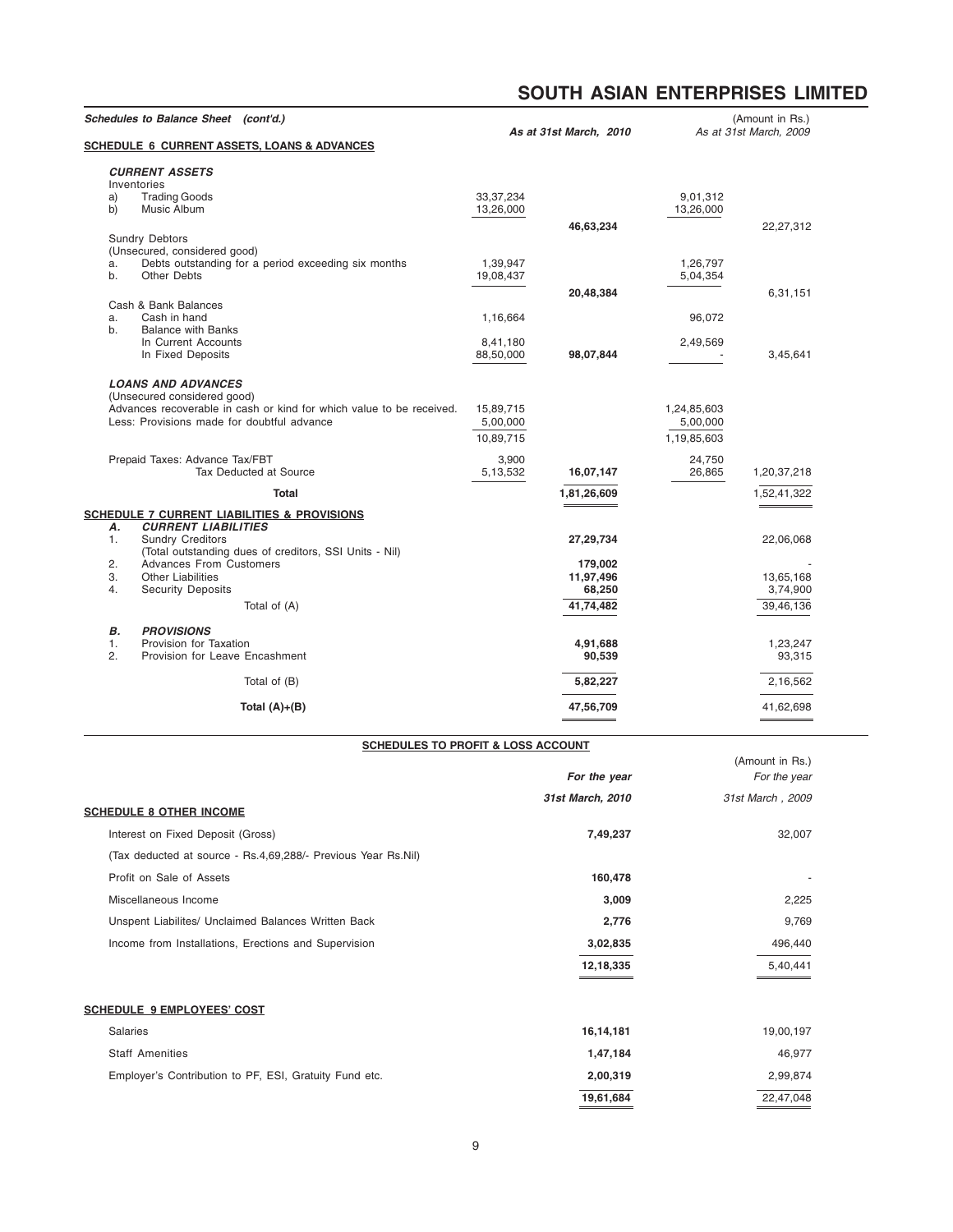(Amount in Rs.)

| <b>SCHEDULE 10 OPERATING &amp; OTHER EXPENSES</b>                                                                                                                                                                                                                                                                                                                     |                             | For the year<br>31st March, 2010                                                                                   |                              | For the year<br>31st March, 2009                                                                               |
|-----------------------------------------------------------------------------------------------------------------------------------------------------------------------------------------------------------------------------------------------------------------------------------------------------------------------------------------------------------------------|-----------------------------|--------------------------------------------------------------------------------------------------------------------|------------------------------|----------------------------------------------------------------------------------------------------------------|
| Cost of Food & Beverages Sold<br>Development Cost of Music Album<br>Power & Fuel<br>Repairs & Maintenance:                                                                                                                                                                                                                                                            |                             | 2,03,256<br>4,47,874                                                                                               |                              | 1,29,091<br>13.26.000<br>6,28,716                                                                              |
| <b>Building</b><br>Machinery<br>Others                                                                                                                                                                                                                                                                                                                                | 10,610<br>1,91,757<br>3,691 |                                                                                                                    | 19,002<br>2,31,307<br>12,578 |                                                                                                                |
| Lease Rent & Hire Charges<br>Park Running & Maintenance<br>Rent<br>Rates & Taxes<br><b>Consultation &amp; Professional Charges</b><br>Postage & Telephone<br>Advertisement & Selling Expenses<br><b>Travelling Expenses</b><br>Directors' Sitting Fee<br>Remuneration to Auditors:                                                                                    |                             | 2,06,058<br>10.93.867<br>1,53,232<br>45.000<br>31,604<br>11.76.686<br>1,19,557<br>2,49,780<br>4.08.213<br>1,24,000 |                              | 2,62,887<br>9.65.066<br>2,19,191<br>66,600<br>31,152<br>1.20.423<br>1,26,263<br>2,11,962<br>2.77.622<br>95,468 |
| <b>Statutory Audit Fee</b><br><b>Tax Audit Fee</b><br>Reimbursement of Expenses<br>Insurance Charges<br><b>Bank Charges</b><br>Miscellaneous Expenses<br>Misc. Installation & Supervision Charges<br>Commission (Other than Sole Selling Agents)<br><b>Balances Written Off</b><br><b>Bad Debts Written Off</b><br>Total<br>SCHEDULE 11 (INCREASE)/ DECREASE IN STOCK | 16,545<br>8,273<br>19,125   | 43,943<br>7,891<br>6,099<br>2,62,419<br>3,40,305<br>49,19,784                                                      | 16,545<br>8,273<br>17,799    | 42.617<br>10.204<br>6,378<br>2,30,394<br>4,49,741<br>5,095<br>46,19,699<br>67,799<br>98,92,368                 |
| Opening Stock of Trading Goods<br>Opening Stock of Music Album                                                                                                                                                                                                                                                                                                        | 9,01,312<br>13,26,000       | 22,27,312                                                                                                          | 5,37,548                     | 5,37,548                                                                                                       |
| Closing Stock of Trading Goods<br>Closing Stock of Music Album                                                                                                                                                                                                                                                                                                        | 33, 37, 234<br>13,26,000    | 46,63,234<br>(2,435,922)                                                                                           | 9,01,312<br>13,26,000        | 22,27,312<br>(1,689,764)                                                                                       |

# **SCHEDULE 12: NOTES TO ACCOUNTS**

#### **1. Significant Accounting Policies a) General**

The accompanying financial statements have been prepared on historical cost convention and conform to the statutory provisions and practices prevailing in the country.

**b) Revenue recognition** Items of income and expenditure are generally accounted for on accrual basis unless otherwise

stated. Dividend income is accounted for on the basis of approval of the shareholders in their meeting.

# **c) Fixed assets**

- **i)** All the fixed assets including assets given on lease are stated at cost less accumulated depreciation.
- **ii)** Depreciation on own assets is provided on the straight line method at the rates and in the manner prescribed in Schedule-XIV of the Companies Act, 1956.
- iii) Depreciation on the assets given on lease is provided in consonance with the method<br>recommended by the Institute of Chartered Accountants of India under which 100% of the<br>cost of assets is depreciated over the primary in the lease on the outstanding balances of the lease advances to calculate the finance earnings for the year and difference between the lease rentals and finance earnings is accounted for as depreciation.

**iv)** Depreciation on assets not exceeding Rs.5,000/- is provided for at 100%.

# **d) Investments**

Investments are classified into long-term and current Investments. Long-term investments<br>are stated at cost and income thereon is accounted for when accrued. The company follows<br>'FIFO method' for calculating the cost of ea the profit or loss thereon. Provision for diminution in value of investments is made to recognize a decline other than temporary in nature.

**e) Inventory** Inventories are valued at cost or net realisable value whichever is lower. Cost is arrived at on FIFO basis and comprises of cost of purchase, cost of conversion and other costs incurred in bringing them to their respective present location and condition.

# **f) Taxation**

- i) Deferred tax resulting from timing difference between book and taxable profit is accounted for using the tax rates and law that have been enacted or substantively enacted as on the balance sheet date. The deferred tax asset is recognized only to the extent that there is<br>a virtual certainty that there would be adequate future taxable income against which such<br>deferred tax assets can be realized. The d
- a reasonable certainty for crystallization of the same. ii) Provision for taxation is made on the basis of the taxable profits computed for the current accounting period in accordance with the Income Tax Act, 1961.

- 
- g) Employees Benefits (In accordance with AS-15)<br>
i) Defined Contribution Plans<br>
 Provident Fund-The Company contributes to Regional Provident Fund on behalf of its<br>
 Provident Fund-The Company contributions are expense
	- Gratuity- The Company makes contribution to scheme managed by LIC to discharge liabilities to the employees. Leave Encashment- Provision for un-availed Leave Benefits payable to employees as
	- per scheme of the Company is made on the basis of actuarial valuation. iii) Short Term Employees Benefits
	- Short Term Employees Benefits are recognized as an expense as per the Company's scheme based on expected obligation on undiscounted basis.

#### **h) Impairment Loss**

Impairment loss is provided to the extent the carrying amount of assets exceeds their

recoverable amounts. Recoverable amount is the higher of an asset's net selling price and it's value in use. Value in use is the present value of estimated future cash flows expected to arise from the continuing use of the asset and from its disposal at the end of its useful life. Net selling price is the amount attainable from sale of the asset in an arm's length transaction between knowledgeable, willing parties, less the costs of disposal.

# **2. Notes to Accounts:**

**i) Contingent liabilities**

Estimated amount of contracts remaining to be executed on capital account and not provided for Rs. Nil (Previous Year Rs. Nil).

#### **ii) Related Party Disclosure**

Related Party disclosures as required under Accounting Standard AS-18 on "Related Party Disclosures" issued by the Institute of Chartered Accountants of India are given below: Key Managerial Personnel: - Shri. T. B Gupta (Managing Director) and Smt. Usha Gupta (Wife of Shri. T. B. Gupta) Details of transactions:

| S.        | Name of Party   | Transaction     | Balance as on 31.03.2010 |                  |
|-----------|-----------------|-----------------|--------------------------|------------------|
| <b>No</b> |                 | Dr. (Rs.)       | Cr. (Rs.)                | (Rs.)            |
|           | Remuneration to | Rs. 2.40.000/-  | ٠                        | Rs. 2.40.000/-   |
|           | Managing        | (Previous year- |                          | (Previous year - |
|           | Director        | 2.40.000        |                          | 2.40.000         |

# **iii) Earning Per Share**

Calculation of EPS (Basic and Diluted)

| <b>Particulars</b>       | <b>Equivalent No. of Shares</b> |                             |  |  |  |
|--------------------------|---------------------------------|-----------------------------|--|--|--|
|                          | Year ended 31st March, 2010     | Year ended 31st March, 2009 |  |  |  |
| <b>Basic and Diluted</b> |                                 |                             |  |  |  |
| Total Shares Outstanding | 40.00.000                       | 40.00.000                   |  |  |  |
| Profit after Taxes       | Rs. 8.313/-                     | (Rs. 18,70,123/-)           |  |  |  |
| <b>LEPS</b>              | Rs. (0.00)                      | (Rs. 0.47)                  |  |  |  |

# **iv) Remuneration**

# **a) Managing Director:**

- i) An amount aggregating to Rs. 2,40,000/- as remuneration has been paid to the Managing Director (Previous Year - Rs. 2,40,000) during the year.
- ii) Accommodation facility Rs. Nil (Previous Year Nil)

# **v) Deferred Tax**

|                                          | As at      | <b>Current Year</b> | As at      |
|------------------------------------------|------------|---------------------|------------|
|                                          | 01.04.2009 | Charge/ (Credit)    | 31.03.2010 |
| a) Deferred Tax Liability on account of: |            |                     |            |
| Depreciation                             | 28,05,870  | (3, 21, 717)        | 24,84,153  |
| Total (a)                                | 28.05.870  | (3, 21, 717)        | 24.84.153  |
| Deferred Tax Assets on account of:<br>b) |            |                     |            |
| <b>Employee Benefits</b>                 | 28.834     | (857)               | 27.977     |
| Provision for Bad Debts                  | 1.54.500   | <b>NIL</b>          | 1,54,500   |
| Total (b)                                | 1,83,334   | (857)               | 1,82,477   |
| Total (a-b)                              | 26,22,536  | (3, 20, 860)        | 23,01,676  |
|                                          |            |                     |            |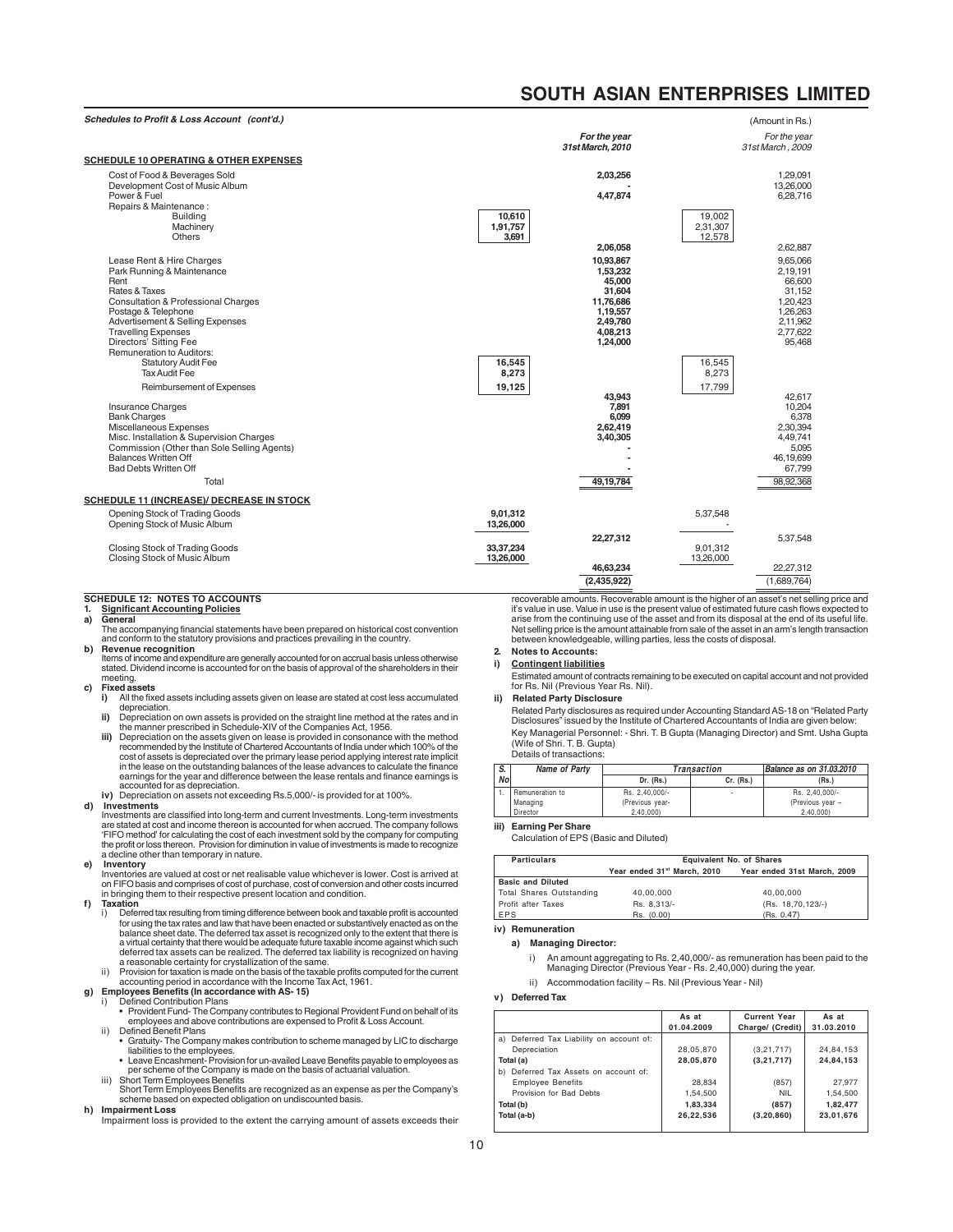# **vi) Segment Reporting**

|                                              |               | (Amount in Rs.) |
|----------------------------------------------|---------------|-----------------|
| <b>Particulars</b>                           | 2009-10       | 2008-09         |
| <b>Segment Revenue</b>                       |               |                 |
| Entertainment<br>a)                          | 39,50,271     | 41,96,869       |
| b) Trading                                   | 87,27,976     | 32,03,287       |
| c) Others                                    | 9,15,500      | 88,84,496       |
| Total                                        | 1,35,93,747   | 1,62,84,652     |
| <b>Segment Results</b>                       |               |                 |
| Profit/ (Loss) before interest and tax       |               |                 |
| a) Entertainment                             | (35, 24, 133) | (93, 01, 571)   |
| b) Trading                                   | 26,91,083     | 9,00,341        |
| c) Others                                    | 9,15,500      | 88,84,496       |
| Total Profit/ (Loss) before interest and tax | 82,450        | 4,83,266        |
| <b>Segment Assets</b>                        |               |                 |
| a) Entertainment                             | 2,29,52,440   | 2,57,90,207     |
| b) Trading                                   | 56,89,129     | 15,84,059       |
| c) Others                                    | 9,98,42,506   | 9,98,42,506     |
| <b>Total Assets</b>                          | 12,84,84,075  | 12,72,16,772    |
| <b>Segment Liabilities</b>                   |               |                 |
| a) Entertainment                             | 19,61,464     | 34, 37, 467     |
| Trading<br>b)                                | 35, 31, 087   | 4,75,231        |
| Others<br>c)                                 | 2,50,000      | 2,50,000        |
| <b>Total Liabilities</b>                     | 57,42,551     | 41,62,698       |

**vii)** The management has technically appraised the recoverable amount of the cash generating assets being used at its amusement parks and is of the opinion that considering the future cash flow expected to arise, impairme

**viii)** There is no amount due and payable to any enterprises covered under the Micro, Small and<br>Medium Enterprises Development Act, 2006, at the end of the financial Year.<br> **ix)** The Company has produced a music album as

**x)** Disclosures pursuant to Accounting Standard (AS) 15 (revised)-

# **Defined Benefit Plans**

**a) Long Term Compensated Absences as per actuarial valuation as on 31.03.2010**

|                                                                                                                                 |                                        |                                       |                                                  | Amount in Rs.                                      |
|---------------------------------------------------------------------------------------------------------------------------------|----------------------------------------|---------------------------------------|--------------------------------------------------|----------------------------------------------------|
| <b>Actuarial Assumptions</b>                                                                                                    | Gratuity<br>As at<br>March<br>31, 2010 | Gratuity<br>As at<br>March<br>31,2009 | Leave<br>Encashment<br>As at<br>March<br>31.2010 | Leave<br>Encashment<br>As at<br>March<br>31, 2009  |
| Discount rate (per annum)<br>Future salary increase<br>Expected rate of return<br>on plan assets<br>Mortality                   | 8%<br>6%                               | 8%<br>5%                              | 7%<br>5 %<br>NA<br>LIC 94-96<br><b>Ultimates</b> | 7%<br>$5\%$<br>NA<br>LIC 94-96<br><b>Ultimates</b> |
| I. Expenses recognized in profit<br>and loss account<br>Current service cost<br>Interest cost<br>Expected return on plan assets | 46.894<br>51.193<br>(56, 873)          | 34.544<br>39,580<br>(50, 244)         | 6.383<br>7.445                                   | 7.236<br>7.196                                     |

# **SOUTH ASIAN ENTERPRISES LIMITED**

| Net actuarial loss/ (gain) recognized<br>in the year                                                | (23.541)                     | 71,032                       | (16, 604)                | (24.201)                   |
|-----------------------------------------------------------------------------------------------------|------------------------------|------------------------------|--------------------------|----------------------------|
| Net expenses recognized                                                                             | 17,673                       | 94,912                       | (2,776)                  | (9,769)                    |
| II. Net liability/(assets)<br>recognized in the balance<br>sheet at the year end                    |                              |                              |                          |                            |
| Present value of obligation at the<br>end of period                                                 | 7,01,129                     | 6,39,910                     | 90,539                   | 93,315                     |
| Fair value of the plan asset at<br>the end of period                                                | 6.88.156                     | 6.08.460                     |                          |                            |
| Funded status [(surplus/(deficit)]                                                                  | (12, 973)                    | (31, 450)                    | (90, 539)                | (93, 315)                  |
| Net asset/(liability) as at<br>31st March. 2010                                                     | (12, 973)                    | (31, 450)                    | (90, 539)                | (93, 315)                  |
| III. Change in present value<br>of obligation during the year<br>Present value of obligation at the |                              |                              |                          |                            |
| beginning of period<br>Current service cost<br>Interest cost<br>Benefits paid                       | 6.39.910<br>46.894<br>51.193 | 4.94.754<br>34.544<br>39,580 | 93.315<br>6.383<br>7.445 | 1.03.084<br>7.236<br>7.196 |
| Actuarial loss/ (gain) on obligations                                                               | (23, 541)                    | 71.032                       | (16.604)                 | (24, 201)                  |
| Present value of obligation at                                                                      |                              |                              |                          |                            |
| the year end                                                                                        | 7,01,129                     | 6,39,910                     | 90.539                   | 93,315                     |
| IV. Change in present value of<br>fair value of plan assets                                         |                              |                              |                          |                            |
| Fair value of plan assets as at the<br>beginning of period                                          | 6.08.460                     | 5,55,098                     |                          |                            |
| Expected return on plan asset                                                                       | 56,873                       | 50,244                       |                          |                            |
| Contribution<br>Benefits paid                                                                       | 36.150<br>(13, 327)          | 3,118                        |                          |                            |
| Actuarial loss/ (gain)                                                                              | 6,88,156                     | 6,08,460                     |                          |                            |
| Fair value of plan assets<br>at the year end                                                        | 6.88.156                     | 6.08.460                     |                          |                            |

**xiii)** Additional information pursuant to paragraph 3,4C and 4D of Part- II of Schedule VI of the Companies Act, 1956.

| Goods                                                                                            | Unit |       | <b>Opening Stock</b> |       | <b>Purchases</b>                   |       | <b>Turnover</b>                            |                   | <b>Closing Stock</b> |
|--------------------------------------------------------------------------------------------------|------|-------|----------------------|-------|------------------------------------|-------|--------------------------------------------|-------------------|----------------------|
|                                                                                                  |      | Qty   | Value                | Qtv   | Value                              | Qty   | Value                                      | Qtv               | Value                |
|                                                                                                  |      |       | (Rs.)                |       | (Rs.)                              |       | (Rs.)                                      |                   | (Rs.)                |
| 250 Micron Cop                                                                                   | Nos. | 152   | 54.796               |       |                                    | 75    | 30.135                                     | 77                | 27.759               |
| (Previous Year)                                                                                  |      | (262) | (93,705) (225)       |       | (47.525)                           | (335) | (1.26.796)                                 | (152)             | (54.796)             |
| <b>DMSGI Protector</b>                                                                           | Nos. | 4     | 1.46.880             | 10    | 4.15.140                           | 11    | 10.45.050                                  | 3                 | 1.31.580             |
| (Previous Year)                                                                                  |      | (3)   | (1, 23, 600)         | (9)   | (3, 42, 720)                       | (8)   | (7.72.785)                                 |                   | $(4)$ $(1, 46, 880)$ |
| Terec +                                                                                          | Nos. | 274   | 5.89.495 2860        |       | 49.18.030                          | 1516  | 45.37.689                                  |                   | 1618 28.82.853       |
| (Previous Year)                                                                                  |      | (116) |                      |       | $(2,84,762)$ $(504)$ $(10,56,006)$ |       | $(346)$ $(13,33,880)$ $(274)$ $(5,89,495)$ |                   |                      |
| Satellite 3                                                                                      | Nos. |       |                      |       | 9.71.805                           | 5     | 13.23.000                                  |                   |                      |
| (Previous Year)                                                                                  |      | (Nii) | (Nil)                | (2)   | (1.88.394)                         | (2)   | (3.40.315)                                 | (N <sub>i</sub> ) | (Nil)                |
| <b>Support Mast</b>                                                                              | Nos. | 6     | 31.310               |       | 16.410                             | 10    | 87.447                                     | 3                 | 9.948                |
| (Previous Year)                                                                                  |      | (Nil) | (Nil)                | (12)  | (91.310)                           | (6)   | (84.875)                                   | (6)               | (31.310)             |
| <b>Miscellaneous</b>                                                                             | Nos. | 350   | 78.831               | 2.094 | 11.40.327 1.444                    |       | 14.01.805 1.000                            |                   | 2.85.094             |
| (Previous Year)                                                                                  |      | (292) | (35.481) (217)       |       | (73.367)                           | (159) | $(48, 196)$ $(350)$                        |                   | (78, 831)            |
| xii) Previous year figures have been regrouped/rescheduled wherever considered necessary.        |      |       |                      |       |                                    |       |                                            |                   |                      |
| <b>xiii)</b> Schedules 1 to 12 form an integral part of Balance Sheet and Profit & Loss Account. |      |       |                      |       |                                    |       |                                            |                   |                      |

| For Anil Pariek & Garg<br><b>Chartered Accountants</b><br>(Firm Regn. No.01676C) |                                                             | For & on behalf of the Board |
|----------------------------------------------------------------------------------|-------------------------------------------------------------|------------------------------|
| H.K. Pariek<br>Partner<br>M.No. 70250                                            | P.K. Sharan<br>T. B. Gupta<br>Managing Director<br>Director | S.C. Agarwal<br>Director     |
| Place: New Delhi<br>Date: 27th May, 2010                                         | Pooja Gandhi<br>Company Secretary                           |                              |

# **CASH FLOW STATEMENT FOR THE YEAR ENDED 31ST MARCH, 2010**

|                                                                                                                                                                                          |                                                     | <b>Year Ended</b><br>31.03.2010   |                                                     | Amount (in Rs.)<br>Year Ended<br>31.03.2009  |
|------------------------------------------------------------------------------------------------------------------------------------------------------------------------------------------|-----------------------------------------------------|-----------------------------------|-----------------------------------------------------|----------------------------------------------|
| A Cash Flow from Operating Activities<br>Net Profit before Tax and Extra-Ordinary items<br>Adjustments for:-                                                                             |                                                     | 82.453                            |                                                     | 483.266                                      |
| Depreciation<br>Provision for Leave Encashment<br>Provision for Bad and Doubtful Debts<br>Profit on sale of Fixed Assets<br>Interest & Finance Charges                                   | 1.568.184<br>(2,776)<br>(160.478)<br>35.852         |                                   | 3.292.412<br>(9,769)<br>260,000                     |                                              |
|                                                                                                                                                                                          |                                                     | 1.440.782                         |                                                     | 3.542.643                                    |
| <b>Operating Profit before Working Capital Changes</b><br>Adjusted for:                                                                                                                  |                                                     | 1,523,235                         |                                                     | 4.025.909                                    |
| Inventories<br><b>Trade Payables</b><br><b>Trade and Other Receivables</b><br>Loans and Advances                                                                                         | (2,435,922)<br>228,346<br>(1.417.233)<br>10,887,852 |                                   | (1,689,764)<br>2.573.811<br>96.721<br>(6, 154, 421) |                                              |
| <b>Cash Generated from Operations</b><br>Less: Taxes Paid                                                                                                                                |                                                     | 7,263,043<br>8.786.278<br>517,432 |                                                     | (5, 173, 653)<br>(1.147.744)<br>51,615       |
| <b>Cash Flow from Operating Activities</b>                                                                                                                                               |                                                     | 8,268,846                         |                                                     | (1, 199, 359)                                |
| <b>Prior Period Items</b><br><b>Net Cash from Operating Activities</b><br><b>B.</b> Cash Flow from Investing Activities<br>Sale of Investments (Net)<br><b>Additions in Fixed Assets</b> |                                                     | 8,268,846<br>(17, 485)            |                                                     | 815,442<br>(383, 916)<br>(94,006)<br>(4,660) |
| Sale of Fixed Assets                                                                                                                                                                     |                                                     | 225,000                           |                                                     |                                              |
| Net Cash (used in)/ Generated from Investing Activities<br>C. Cash Flow from Financing Activities                                                                                        |                                                     | 207,515                           |                                                     | (98, 666)                                    |
| Proceeds from borrowing                                                                                                                                                                  |                                                     | 985,842<br>985.842                |                                                     |                                              |
| Net Cash (used in)/ Generated from Financing Activities<br>Net Increase/ (Decrease) in Cash & Cash Equivalents (A+B+C)                                                                   |                                                     | 9,462,203                         |                                                     | (482, 582)                                   |
| Opening Balance of Cash & Cash Equivalents<br>Closing Balance of Cash & Cash Equivalents                                                                                                 |                                                     | 345.641<br>9,807,844              |                                                     | 828,223<br>345,641                           |
| As per our report of even date<br>For Anil Pariek and Garg<br><b>Chartered Accountants</b><br>(Firm Regn. No. 01676C)                                                                    | For and on behalf of the Board                      |                                   |                                                     |                                              |
| H.K. Pariek<br>T. B. Gupta<br>Partner<br><b>Managing Director</b><br>M.No. 70250                                                                                                         | P.K. Sharan<br>Director                             | S.C. Agarwal<br>Director          |                                                     |                                              |

Place: New Delhi<br>Date: 27/05/2010